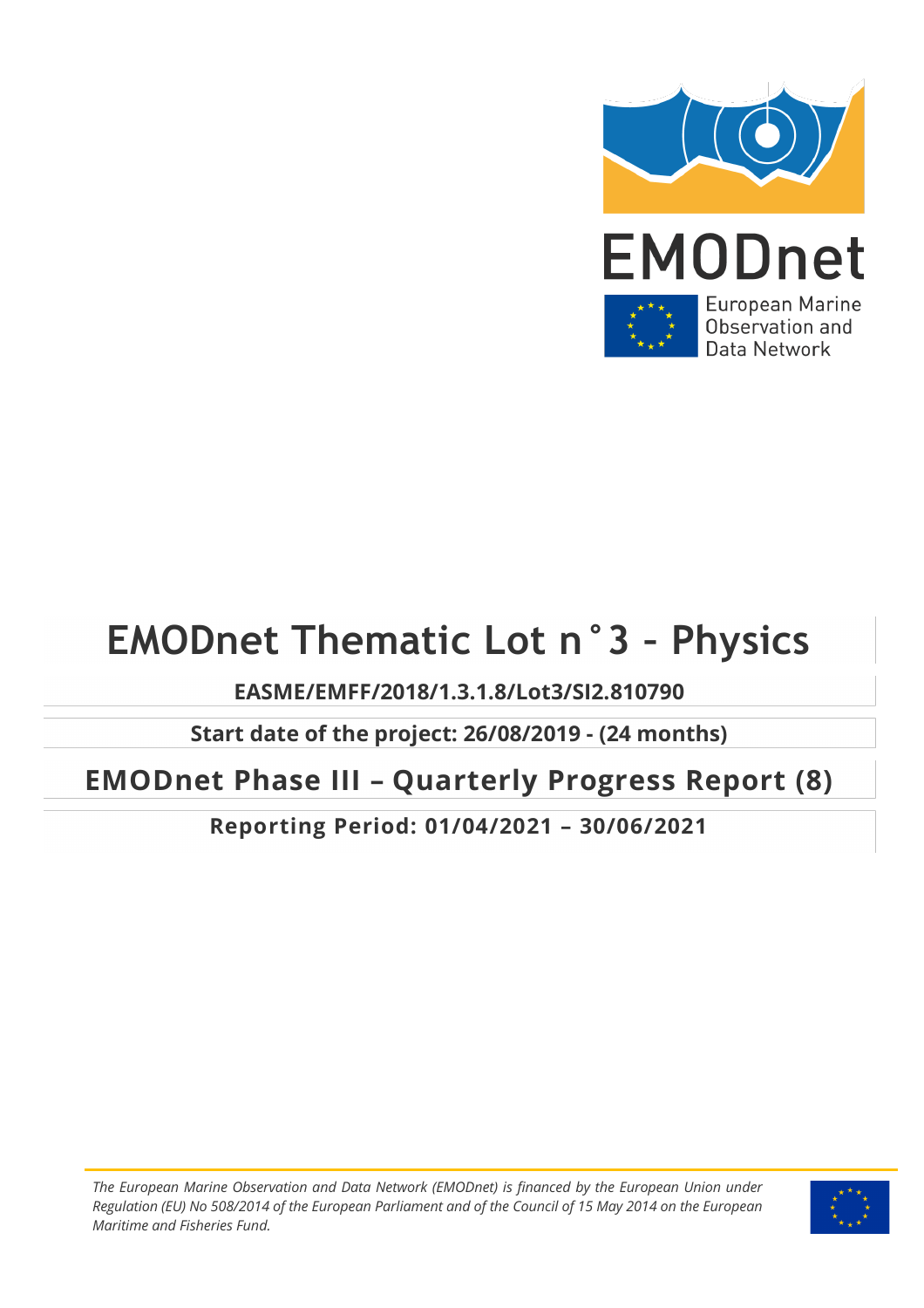

## **Contents**

| 3. User feedback (Contact Us form, online chat & other communication means)<br>11 |  |
|-----------------------------------------------------------------------------------|--|
|                                                                                   |  |
|                                                                                   |  |
|                                                                                   |  |
|                                                                                   |  |

## **Disclaimer**

The information and views set out in this report are those of the author(s) and do not necessarily reflect the official opinion of the CINEA or of the European Commission. Neither the CINEA, nor the European Commission, guarantee the accuracy of the data included in this study. Neither the CINEA, the European Commission nor any person acting on the CINEA's or on the European Commission's behalf may be held responsible for the use which may be made of the information.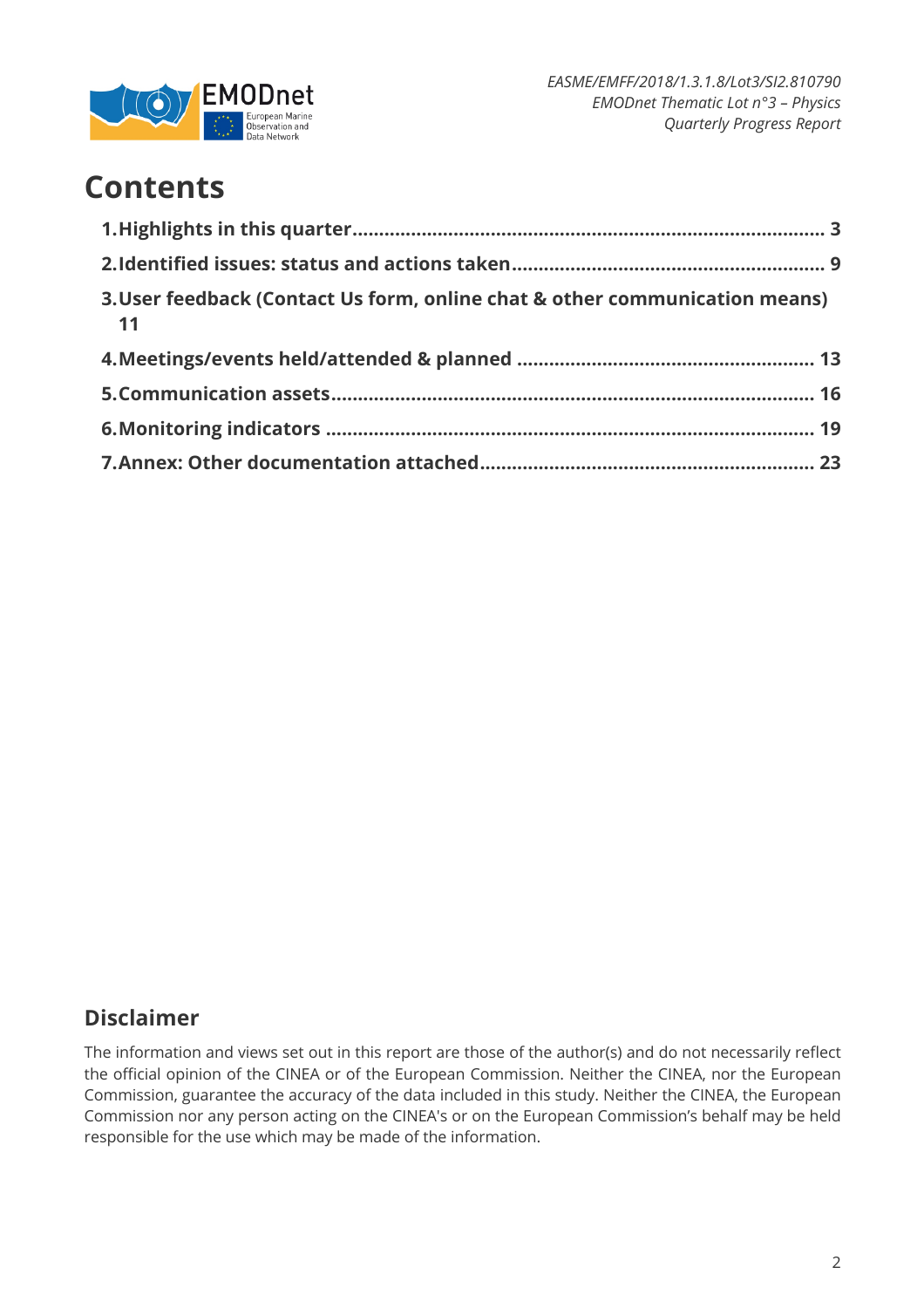

# **1. Highlights in this quarter**

#### **Table 1. Milestones and Deliverables**

| <b>Status of the Milestones and Deliverables listed in the workplan</b>                                                           |                 |          |                                                                                           |                                                               |  |  |  |  |
|-----------------------------------------------------------------------------------------------------------------------------------|-----------------|----------|-------------------------------------------------------------------------------------------|---------------------------------------------------------------|--|--|--|--|
| Milestone/Deliverable                                                                                                             | <b>WP</b>       | Date due | <b>Status (Delivered/Delayed)</b>                                                         | If Delayed: reason for<br>delay and expected<br>delivery date |  |  |  |  |
| D1.1 - Event - Kick-off meeting (Required)                                                                                        | WP <sub>1</sub> | 30/09/19 | Delivered - KOM took place 07-<br>08/11/2019                                              |                                                               |  |  |  |  |
| D3.1 - Portal - Portal on line (Required)                                                                                         | WP <sub>3</sub> | 30/09/19 | Delivered - Portal on line from day 1                                                     |                                                               |  |  |  |  |
| D3.2 - service - Monitoring tools (Required)                                                                                      | WP3             | 15/10/19 | Delivered - Monitoring tools active<br>from day 1                                         |                                                               |  |  |  |  |
| D4.1 - Service - Help desk service (Required)                                                                                     | WP4             | 15/10/19 | Delivered - HD on line from day 1                                                         |                                                               |  |  |  |  |
| D4.2 - Service - User feedback monitoring<br>service (Required)                                                                   | WP4             | 15/10/19 | Delivered - user feedback<br>monitoring and management active<br>from day 1               |                                                               |  |  |  |  |
| D1.2 - Document - quarterly Progress Reports<br>(Required)                                                                        | WP <sub>1</sub> | 15/10/19 | <b>Delivered</b>                                                                          |                                                               |  |  |  |  |
| D4.3.1 - Report - Statistics from HD service<br>and user satisfaction (Required)                                                  | WP4             | 15/10/19 | Delivered - as section of D1.2                                                            |                                                               |  |  |  |  |
| D4.4.1 - Report - Progress and actions about<br>the Involvement of RSCs (Required)                                                | WP4             | 15/10/19 | Delivered - as section of D1.2                                                            |                                                               |  |  |  |  |
| D4.5.1 - Report - Progress update on<br>promotion activities (Required)                                                           | WP4             | 15/10/19 | Delivered – as section of D1.2                                                            |                                                               |  |  |  |  |
| D1.3 - Document - quarterly Progress Reports<br>(Required)                                                                        | WP1             | 15/01/20 | Delivered                                                                                 |                                                               |  |  |  |  |
| D4.3.2 - Report - Statistics from HD service<br>and user satisfaction (Required)                                                  | WP4             | 15/01/20 | Delivered – as section of D1.3                                                            |                                                               |  |  |  |  |
| D4.4.2 - Report - Progress and actions about<br>the Involvement of RSCs (Required)                                                | WP4             | 15/01/20 | Delivered – as section of D1.3                                                            |                                                               |  |  |  |  |
| D4.5.2 - Report - Progress update on<br>promotion activities (Required)                                                           | WP4             | 15/01/20 | Delivered – as section of D1.3                                                            |                                                               |  |  |  |  |
| D2.3 - Document - 1st report on data products<br>specifications, sources and methods of<br>integration into the portal (Internal) | WP <sub>2</sub> | 28/02/20 | Delivered                                                                                 |                                                               |  |  |  |  |
| D3.3 - Service - EMODnet Physics catalogue<br>v.1 (internal)                                                                      | WP3             | 28/02/20 | Delivered - update and review of the<br>entries in EMODnet Physics<br>GeoNetwork instance |                                                               |  |  |  |  |
| D1.4 - Document - quarterly Progress Reports<br>(Required)                                                                        | WP1             | 15/04/20 | Delivered                                                                                 |                                                               |  |  |  |  |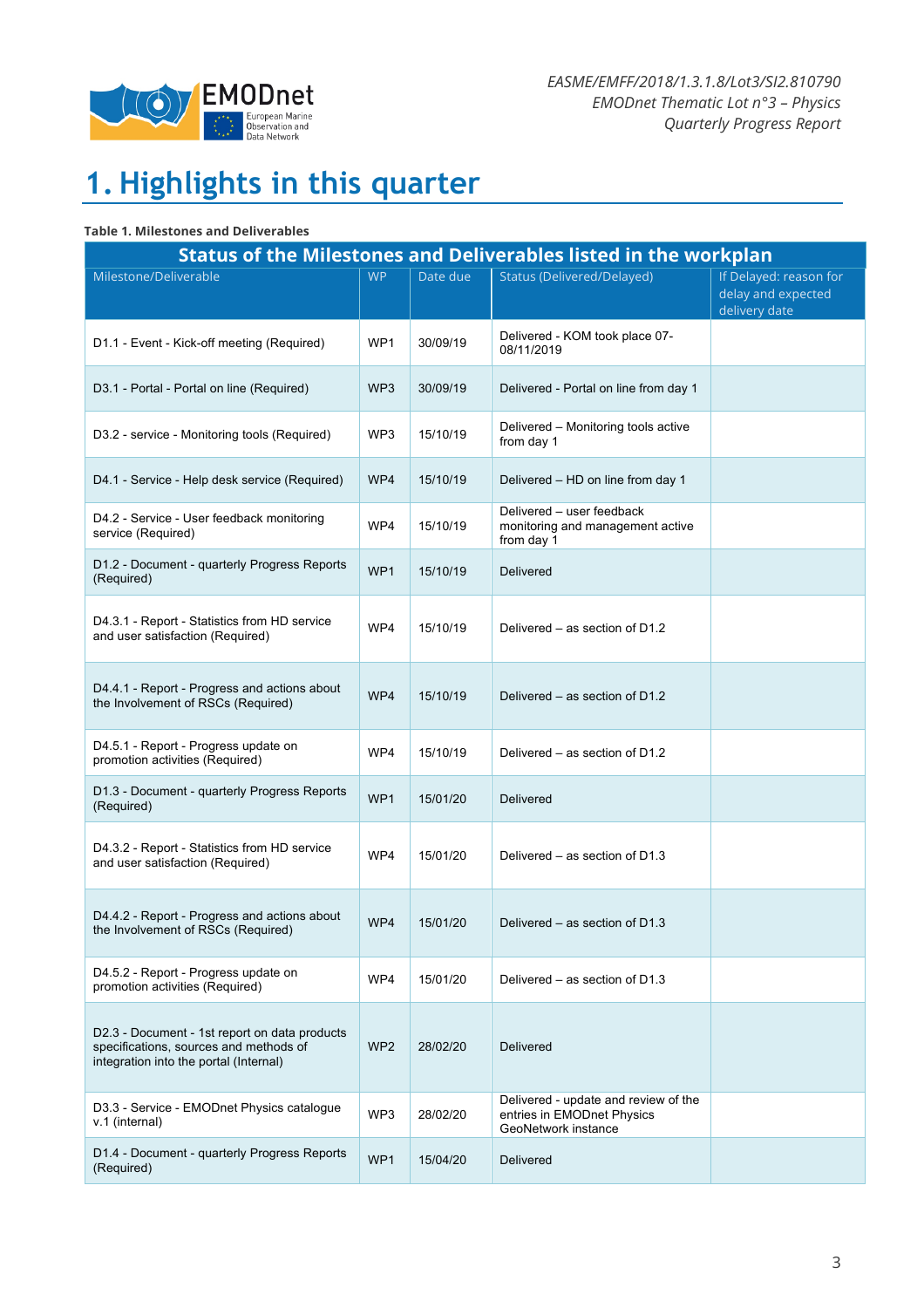

| D4.3.3 - Report - Statistics from HD service<br>and user satisfaction (Required)                                                             | WP4             | 15/04/20 | Delivered – as section of D1.4                                 |  |
|----------------------------------------------------------------------------------------------------------------------------------------------|-----------------|----------|----------------------------------------------------------------|--|
| D4.4.3 - Report - Progress and actions about<br>the Involvement of RSCs (Required)                                                           | WP4             | 15/04/20 | Delivered – as section of D1.4                                 |  |
| D4.5.3 - Report - Progress update on<br>promotion activities (Required)                                                                      | WP4             | 15/04/20 | Delivered – as section of D1.4                                 |  |
| D1.5 - Document - quarterly Progress Reports<br>(Required)                                                                                   | WP <sub>1</sub> | 15/07/20 | <b>Delivered</b>                                               |  |
| D4.3.4 - Report - Statistics from HD service<br>and user satisfaction (Required)                                                             | WP4             | 15/07/20 | Delivered – as section of D1.5                                 |  |
| D4.4.4 - Report - Progress and actions about<br>the Involvement of RSCs (Required)                                                           | WP4             | 15/07/20 | Delivered – as section of D1.5                                 |  |
| D4.5.4 - Report - Progress update on<br>promotion activities (Required)                                                                      | WP4             | 15/07/20 | Delivered – as section of D1.5                                 |  |
| D1.6 - Document - Interim Report (Required)                                                                                                  | WP <sub>1</sub> | 26/08/20 | <b>Delivered</b>                                               |  |
| D2.1 - Document - Documentation and<br>guidance on data flow harmonization<br>(including machine to machine connections<br>specs) (Required) | WP <sub>2</sub> | 26/08/20 | Delivered                                                      |  |
| D2.2 - Document - Report on data sources<br>evaluation and methods of integration into the<br>portal (Internal)                              | WP <sub>2</sub> | 26/08/20 | <b>Delivered</b>                                               |  |
| D2.6 - Document - Report on M2M services<br>(internal)                                                                                       | WP <sub>2</sub> | 26/08/20 | Delivered                                                      |  |
| D3.3 - Service - EMODnet Physics catalogue<br>v.2 (internal)                                                                                 | WP <sub>3</sub> | 26/08/20 | Delivered - new/updated EMODnet<br>Physics GeoNetwork instance |  |
| D1.7 - Document - quarterly Progress Reports<br>(Required)                                                                                   | WP1             | 15/10/20 | Delivered                                                      |  |
| D4.3.5 - Report - Statistics from HD service<br>and user satisfaction (Required)                                                             | WP4             | 15/10/20 | Delivered – as section of D1.7                                 |  |
| D4.4.5 - Report - Progress and actions about<br>the Involvement of RSCs (Required)                                                           | WP4             | 15/10/20 | Delivered - as section of D1.7                                 |  |
| D4.5.5 - Report - Progress update on<br>promotion activities (Required)                                                                      | WP4             | 15/10/20 | Delivered - as section of D1.7                                 |  |
| D1.8 - Document - quarterly Progress Reports<br>(Required)                                                                                   | WP1             | 15/01/21 | Delivered                                                      |  |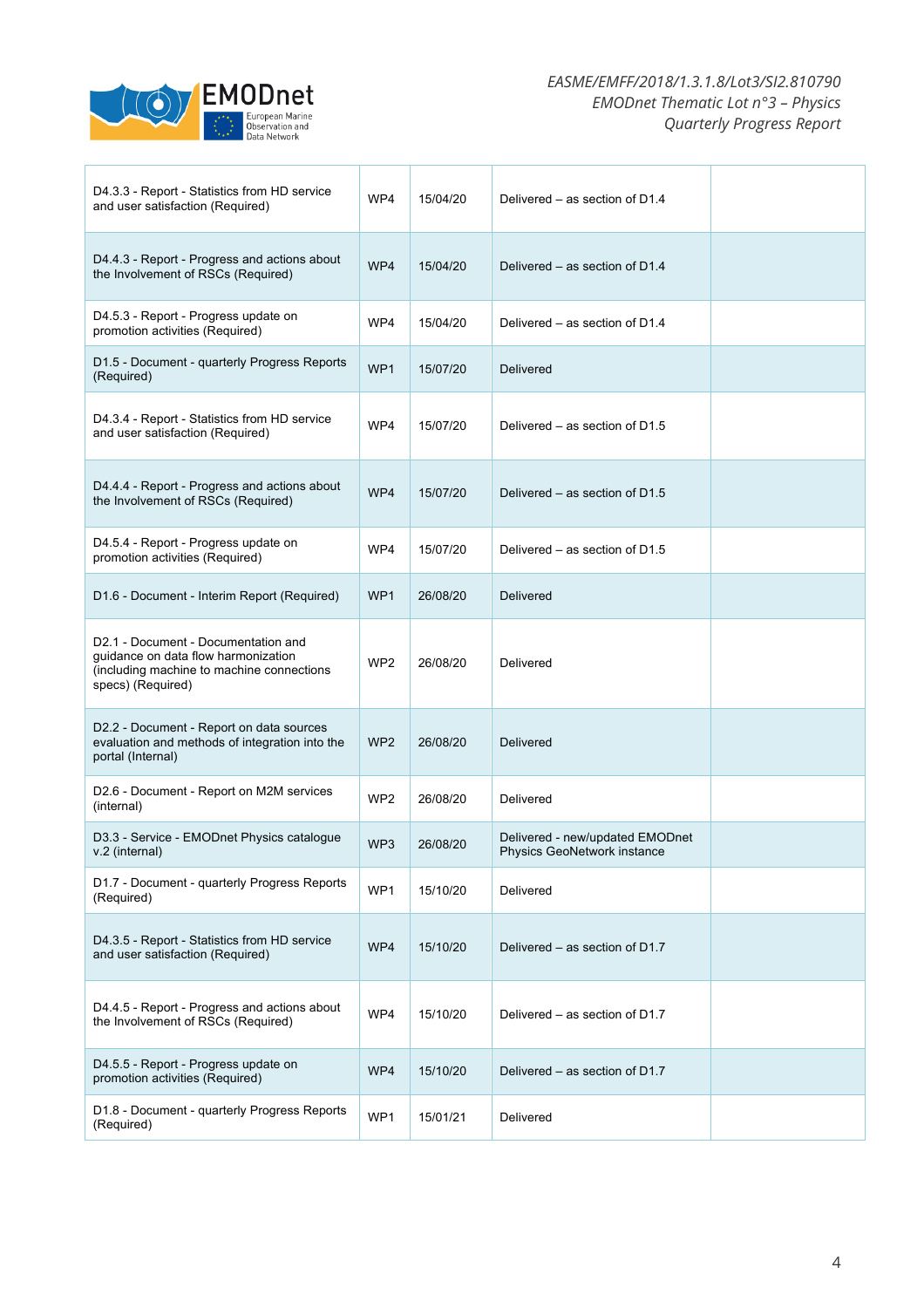

## *EASME/EMFF/2018/1.3.1.8/Lot3/SI2.810790 EMODnet Thematic Lot n°3 – Physics Quarterly Progress Report*

| D4.3.6 - Report - Statistics from HD service<br>and user satisfaction (Required)                                                  | WP4             | 15/01/21 | Delivered – as section of D1.8        |  |
|-----------------------------------------------------------------------------------------------------------------------------------|-----------------|----------|---------------------------------------|--|
| D4.4.6 - Report - Progress and actions about<br>the Involvement of RSCs (Required)                                                | WP4             | 15/01/21 | Delivered – as section of D1.8        |  |
| D4.5.6 - Report - Progress update on<br>promotion activities (Required)                                                           | WP4             | 15/01/21 | Delivered – as section of D1.8        |  |
| D2.5 - Document - 3rd report on data products<br>specifications, sources and methods of<br>integration into the portal (Internal) | WP <sub>2</sub> | 28/02/21 | Delivered                             |  |
| D3.3 - Service - EMODnet Physics catalogue<br>v.3 (internal)                                                                      | WP3             | 28/02/21 | <b>Delivered</b>                      |  |
| D1.9 - Document - quarterly Progress Reports<br>(Required)                                                                        | WP1             | 15/04/21 | Delivered                             |  |
| D4.3.7 - Report - Statistics from HD service<br>and user satisfaction (Required)                                                  | WP4             | 15/04/21 | Delivered – as section of D1.9        |  |
| D4.4.7 - Report - Progress and actions about<br>the Involvement of RSCs (Required)                                                | WP4             | 15/04/21 | Delivered – as section of D1.9        |  |
| D4.5.7 - Report - Progress update on<br>promotion activities (Required)                                                           | WP4             | 15/04/21 | Delivered $-$ as section of D1.9      |  |
| D1.10 - Document - quarterly Progress<br><b>Reports (Required)</b>                                                                | WP1             | 15/07/21 | This document                         |  |
| D4.3.8 - Report - Statistics from HD service<br>and user satisfaction (Required)                                                  | WP4             | 15/07/21 | This document $-$ as section of D1.10 |  |
| D4.4.8 - Report - Progress and actions about<br>the Involvement of RSCs (Required)                                                | WP4             | 15/07/21 | This document – as section of D1.10   |  |
| D4.5.8 - Report - Progress update on<br>promotion activities (Required)                                                           | WP4             | 15/07/21 | This document – as section of D1.10   |  |
| D1.11 - Document - Final Report (Required)                                                                                        | WP1             | 26/08/21 |                                       |  |
| D2.4 - Document - 2nd report on data products<br>specifications, sources and methods of<br>integration into the portal (Internal) | WP <sub>2</sub> | 26/08/21 |                                       |  |
| D2.6 - Document - Update on M2M services<br>(internal)                                                                            | WP <sub>2</sub> | 26/08/21 |                                       |  |
| D3.3 - Service - EMODnet Physics catalogue<br>v.4 (internal)                                                                      | WP3             | 26/08/21 |                                       |  |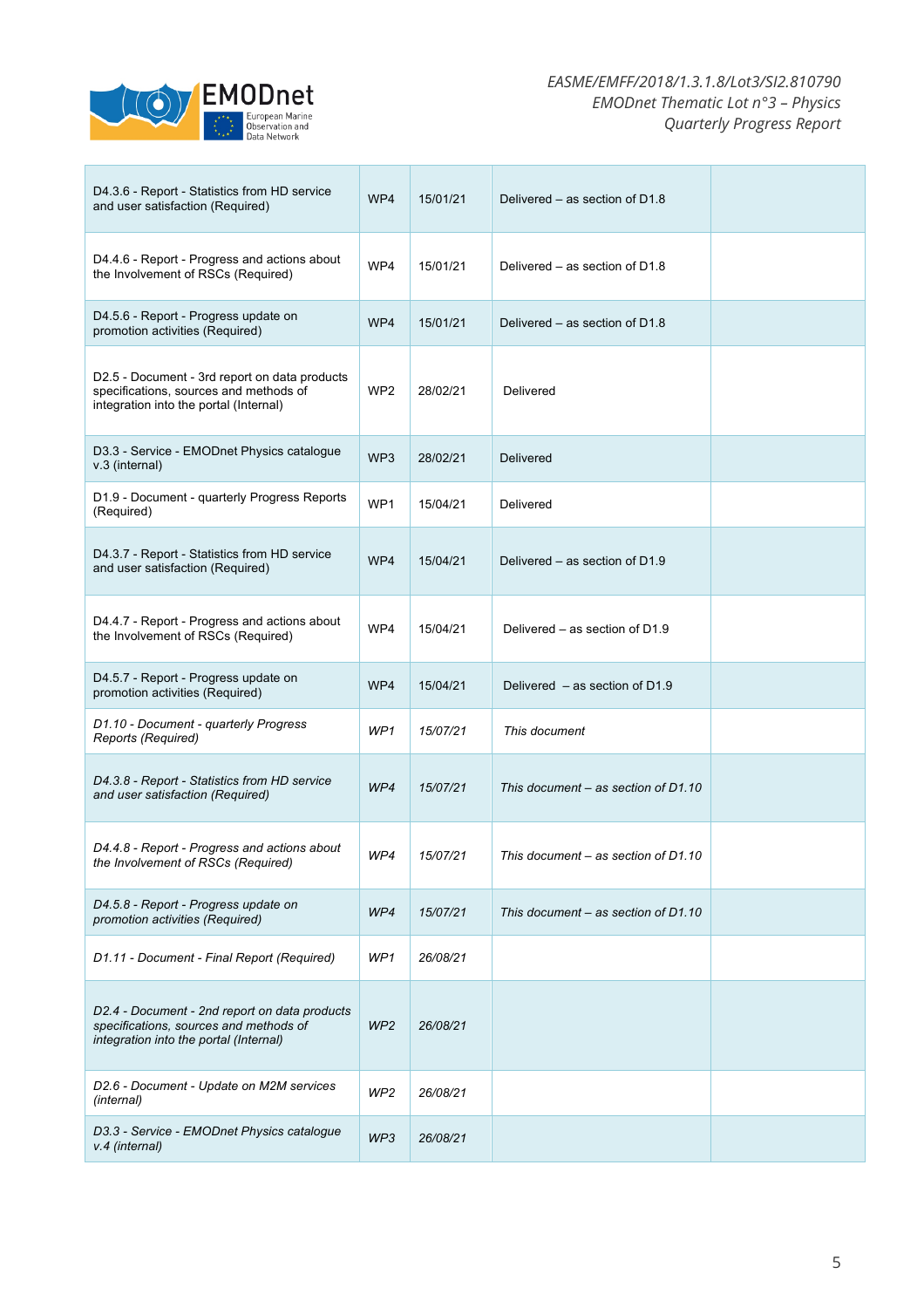

## *Task 1. Develop a common method of access to data held in repositories*

During the reporting period, we continued working on the system backend. We started cleaning and updating some previously added/linked datasets and data packages to avoid duplicates. More specifically, once a new source is identified, the first step is the inclusion/link of the dataset as it is and, for instance, the EMODnet Physics ERDDAP is updated with an item which description/id reports details like SourceName, Parameter, PlatformType, Granularity/Aggregation level, and other relevant details. Then the collection is integrated into one or more of the EMODnet Physics data collections and a third level is the use of these data in one or more of the products.

## *Task 2. Construct products from one or more data sources that provide users with information about the distribution of parameters in time and space*

The following products are now available on the system and ready to be promoted by Secretariat:

## - **Salinity:**

EP\_MAP\_PSAL\_001: Monthly gridded analysis fields of salinity throughout the water column from the reprocessed (ISAS software) in-situ data collections (1990 to present). The product is based on the Coriolis Ocean database for ReAnalysis (CORA) v.5.2., developed by IFREMER for CMEMS.

EP\_MAP\_SAOD\_001: This product provides the number of days in a calendar year in which salinty data record activity occurred within a 1° x 1° cell grid.

This product is based on the record days of all fixed and moving platforms aggregated by EMODnet Physics and provides information from 1900 to the last completed year. This product is updated every year.

## - **Sea level:**

EP\_MAP\_SLEV\_001: Relative Sea Level Trends since 1900. This product is based on the Permanent Service for Mean Sea Level (PSMSL) aggregated dataset. http://www.psmsl.org/data/obtaining

EP\_MAP\_SLEV\_004: Relative sea level variation over recent baselines. This product is based on revised local reference (RLR) dataset by the Permanent Service for Mean Sea Level (PSMSL), and provides sea level monthly means calculated over three baseline periods: 2000-2019, 2005-2019, and 2010-2019.

EP\_MAP\_SLEV\_005: Reanalysis of sea level variation over recent baseline data. This product is based on the revised local reference (RLR) dataset by the Permanent Service for Mean Sea Level (PSMSL), and provides sea level trends calculated over three baseline periods: 2000-2019, 2005-2019, and 2010-2019.

## - **Total suspended matter:**

EP\_MAP\_TSMA\_001: This product is based on the CoastColour MERIS Level 2W (L2W) dataset, obtained from the OC4 algorithm for clear and moderately turbid waters, and from the CoastColour v1 neural network. The L2W product is remapped on a regular grid, maintaining the 300 m full resolution, and obtaining L3 products over the European seas. Developed by EMODnet Physics.

## - **Temperature:**

EP\_MAP\_TAOD\_001: Temperature observation-days per year. This product provides the number of days in a calendar year in which temperature data record activity occurred within a 1° x 1° cell grid. This product is based on the record days of all fixed and moving platforms aggregated by EMODnet Physics and provides information from 1900 to the last completed year. This product is updated every year.

## **River flow:**

EP\_MAP\_RVFL\_001: This product is 1D\_MOHID model that represent estuaries (i.e. proxy) schematically. The estuary is represented in the model by 10 grid cells in only one direction; 12x3 cells domain including the ocean open boundary and the land limits. In the open boundary, the model receives tides and water properties such as salinity and temperature.

During the reporting period we have been working on the backend of a series of new products, including temperature and salinity anomalies calculated over 10, 20 and 30 years baselines, and observation-days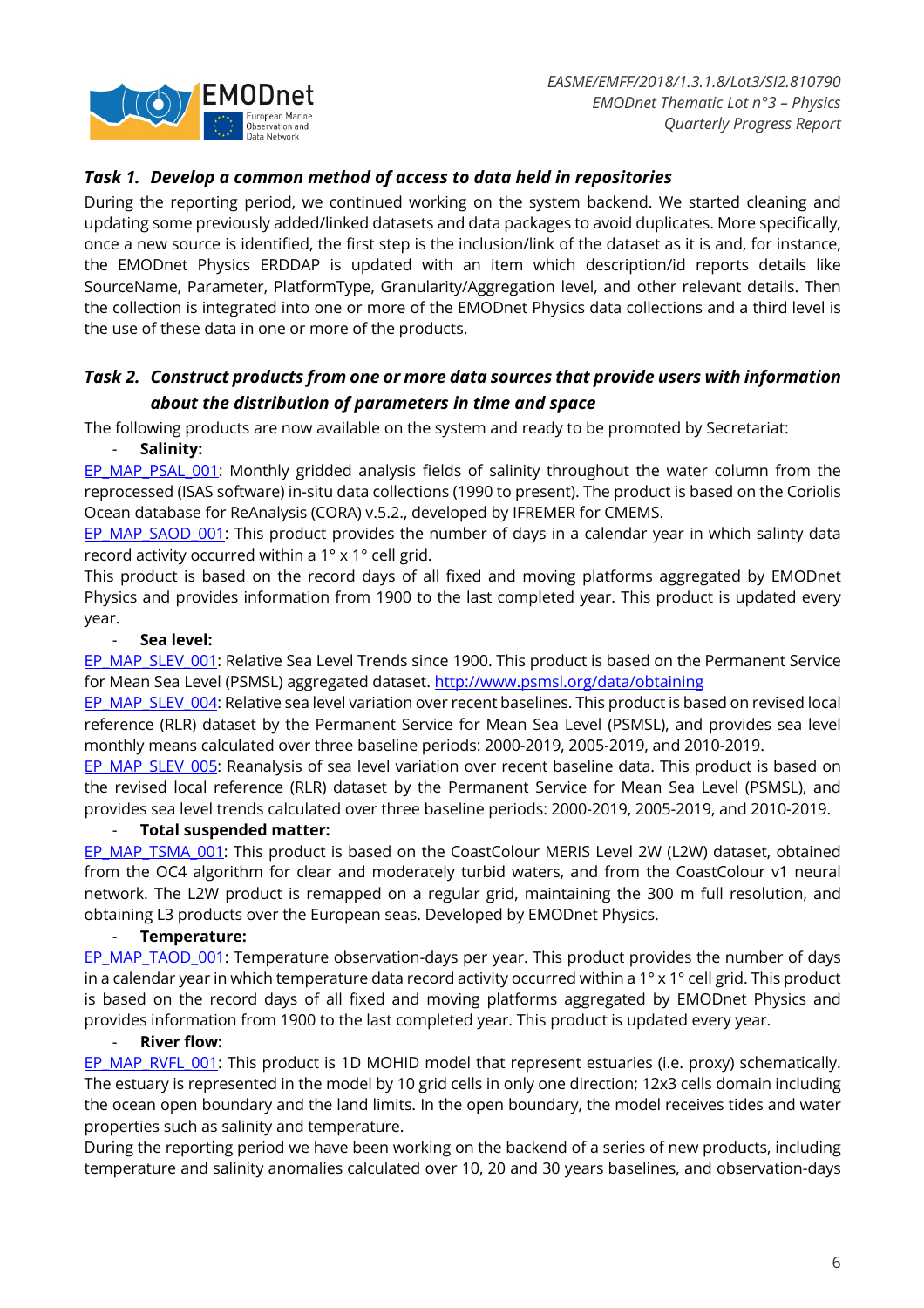

for salinity, currents, wind, waves, sea level and river flows. These products will be released during the coming quarter.

Moreover the development of high-resolution coastal climatologies of the northern Adriatic (EMODNET\_NADR\_CLIM\_TS\_V1) was completed (https://progetti.ingv.it/index.php/it/contratto-ettingv#datasets). This product cosists of high-resolution coastal salinity and temperature fields of an area featured by strong river influence. This product integrates open-source datasets from various data sources and provides monthly and seasonal averages and depth profiles, with a resolution of 3 km. The dataset is available on ERDDAP (https://erddap.emodnetphysics.eu/erddap/search/index.html?page=1&itemsPerPage=1000&searchFor=orth+Adriatic+Temperat ure+and+Salinity+Climatology+V1) and is going to be accessible through a dedicated product page in the third quarter.

## *Task 3. Develop procedures for machine-to-machine connections to data and data products*

As part of the M2M connection task, there are a number of on-going activities:

- Collaboration with ARICE project (https://www.arice.eu/) EMODnet Ingestion and Physics and connection between the ARICE project and EMODnet were officially presented to the ARICE board, we are now studying and mapping the available data and defining the M2M channel to harvest ARICE metadata (first step) and data (second step); importantly the ARICE consortium has been awarded with a new project grant (Arctic PASSION) that represents the basis for an important middle-term collaboration.
- Ocean Race Europe: we have made contacts with the organising committee of the Ocean Race Europe, a major offshore sailing competition. The Volvo Ocean 65 boats are equipped with sensors to collect ocean data during competitions and we are discussing how to implement an operational data exchange.
- EuroFleets+ project further progress is made with the configuration of the underway data dashboard, using SWE, and with roll-out of the system towards multiple research vessels.
- SBM Offshore In the light of progressing on their long term Sustainable Development Goals 14 targets, SBM Offshore explores the possibility of using their offshore installations in Guyana, Brazil, Angola, Equatorial Guinea and Malaysia as metocean data collecting points. This is a project yet to be developed. Anyhow, as SBM already collects some data on their platforms such as wind, wave and current data amongst others, a dialogue has been started to make connection between SBM and Ingestion.
- LAMMA (Tuscany, Italy) LAMMA is planning to update its infrastructure and install new M2M services. As follow up of meetings (previous reporting period), exchanges, and further brainstorming, LAMMA decided to go for ERDDAP and they are now configuring their services. As soon as the new infrastructure will be deployed and validated, (new) data will be immediately linked and made available in EMODnet.

Moreover, in collaboration with EMODnet Physics, the following datasets were added/linked and are available under the EMODnet Physics ERDDAP catalogue:

- Underwater noise: CTN Marine Technology Centre dataset https://erddap.emodnetphysics.eu/erddap/search/index.html?page=1&itemsPerPage=1000&searchFor=CTN\_UWN\_CABO DEPALOS TS HOURLY
- Rivers: the following providers were linked DEFRA UK, Arpa Veneto Italy, US Geological Survey and data operational data are available from more than 350 river stations.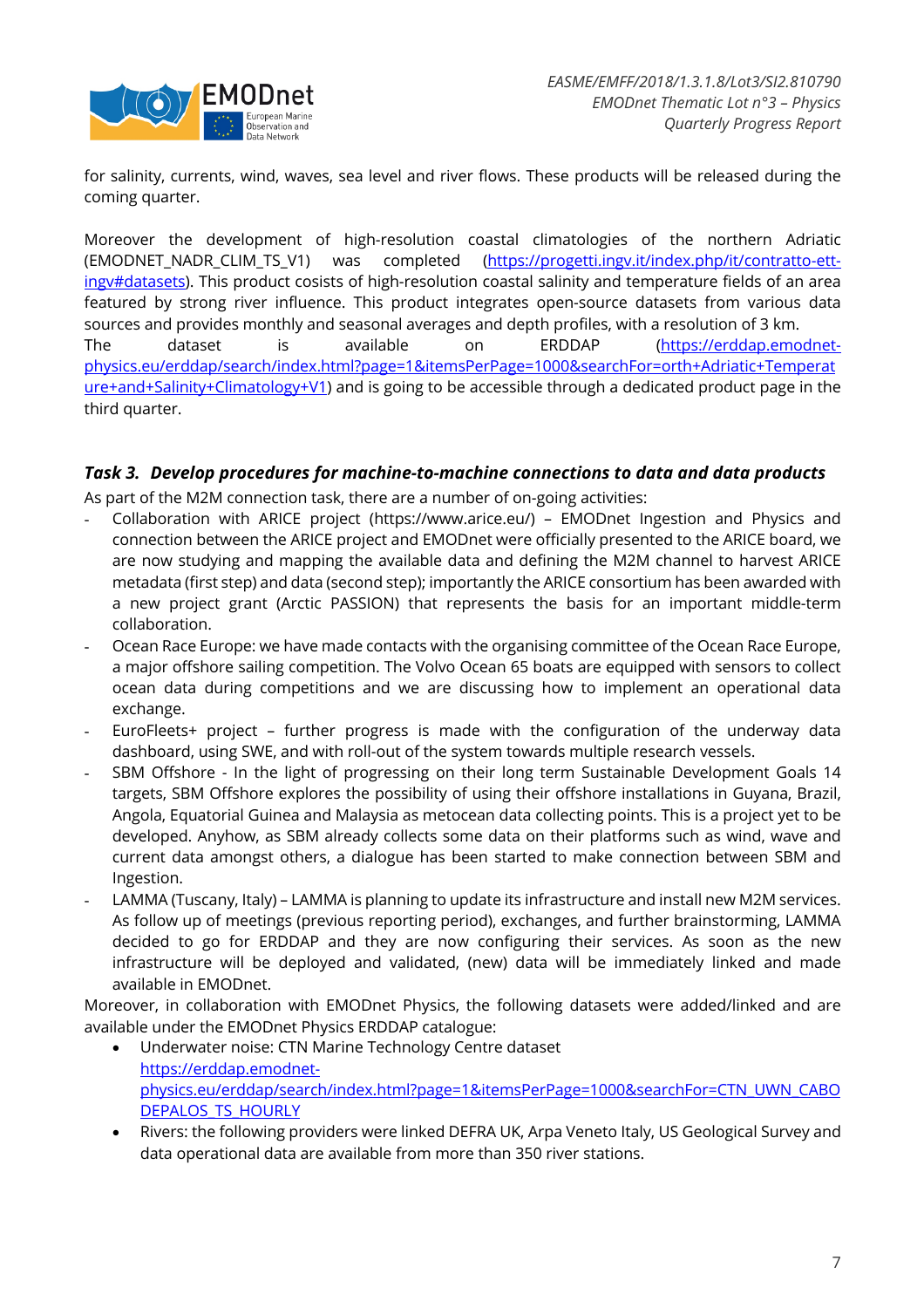

## *Task 4. Maintain and further develop a thematic web portal allowing users to find, visualise and download data and promote the data and data products of the portal*

We continued the development and update of the thematic web portal, including the regular uploading of reports, updates of data protection notices, and a banner directing visitors to the EMODnet User Survey 2021.

## *Task 5. Ensure the involvement of regional sea conventions*

During the period we completed the feasibility study to connect EMODnet Physics and the noise data that will be managed by CTN as coordinator of the QUITESEAS project. See also Task 3.

## *Task 6. Install a process to monitor performance and deal with user feedback*

The subtask "deal with user feedback" goes together with task 7. Concerning the process to monitor performances, EMODnet Physics is implementing *matomo* for collecting views on the landing and map page. It uses logs to extract the traffic/requests/manual downloads/interaction with services. For manual downloads from the Mapviewer (www.emodnet-physics.eu/map) authentication is requested for downloading data (older than 60 days) from coastal fixed stations and data products coming from CMEMS INSTAC. Moreover the new products and service monitoring service (graylog) is up and running.

Concerning the interaction with the end users, it is important to mention that the EMODnet Jamboree was an excellent opportunity to collect feedback and new ideas. During the sessions it was highlighted the good and proactive collaboration and interaction with e.g. CMEMS, the importance of EMODnet Physics as first includer and opener on new data types and data networks, and the role on emerging citizen science data. More specifically, the "EMODnet dialogue: Citizen Science" indicated that EMODnet (and in particular EMODnet Physics, Chemistry and EMODnet Ingestion which already have a very high potential on the topic) could develop a target action to start incorporating and connecting citizen science projects to improve data resolution in time and space in relevant areas (e.g. coastal zone where citizens scientists are more active).

## *Task 7. Operate a help desk offering support to users*

EMODnet Physics is providing an online help desk feature to deal with users. Any request gets an ID to track and manage the feedback time. Table 4 lists the collected interactions.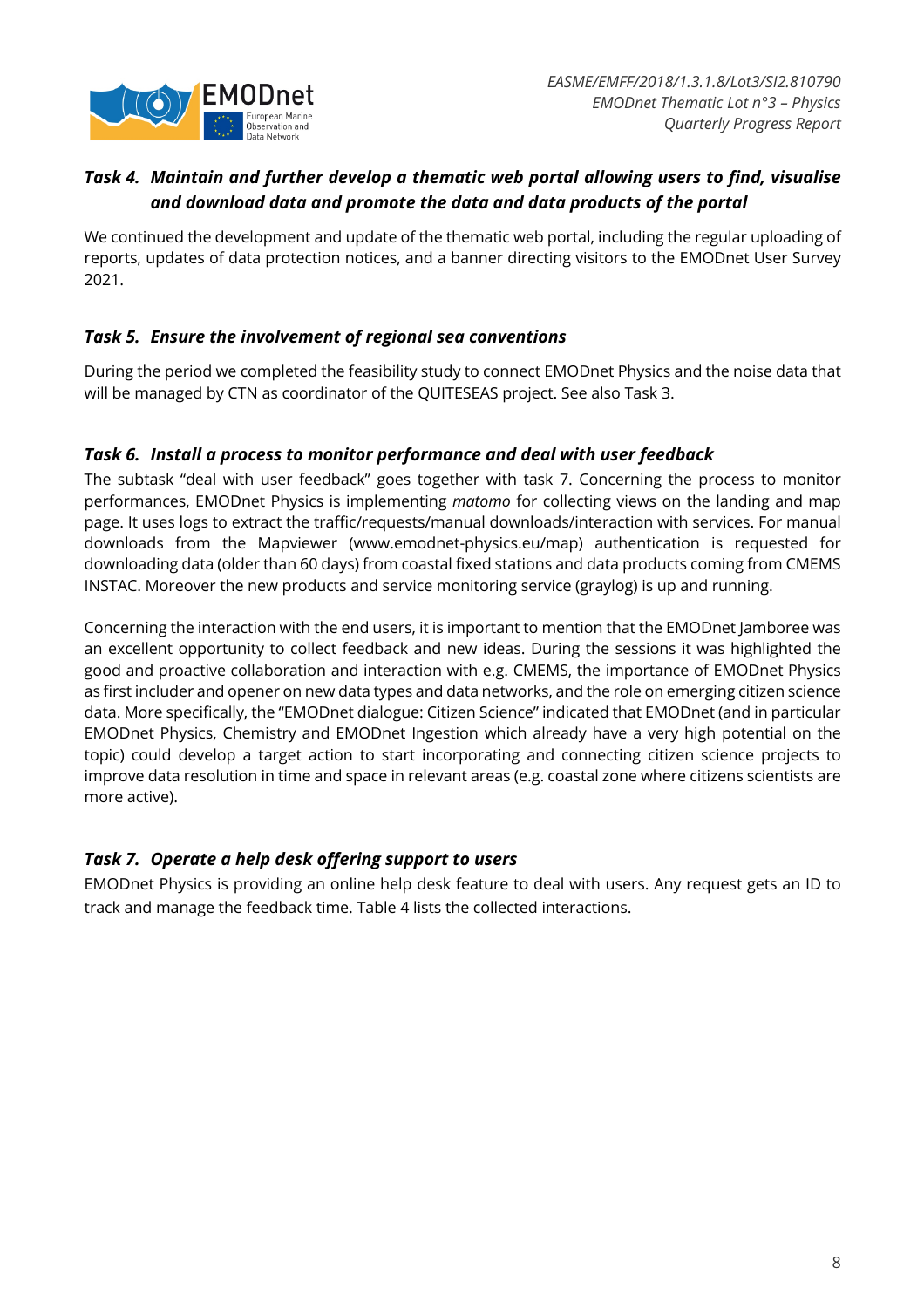

# **2.Identified issues: status and actions taken**

The following tables report pending actions from the previous report and newly-identified priority issues.

#### **Table 2. Priority issues identified by CINEA/ DG MARE/ Secretariat**

| A. Priority issue(s) identified and communicated by CINEA/ DG |                                                                                                   |                                     |                                                                                                  |          |               |  |  |
|---------------------------------------------------------------|---------------------------------------------------------------------------------------------------|-------------------------------------|--------------------------------------------------------------------------------------------------|----------|---------------|--|--|
| <b>MARE/ SECRETARIAT</b>                                      |                                                                                                   |                                     |                                                                                                  |          |               |  |  |
|                                                               | Priority issue                                                                                    | <b>Status</b><br>(Pending/Resolved) | Action(s) taken / remaining actions<br>planned                                                   | Date due | Date resolved |  |  |
| EM-14/EM-87                                                   | Physics - Web<br>Services<br>MetadataUrl<br>and DataUrl<br>fields                                 | In progress                         | Service check and update - continuous<br>dialogue with secretariat/central portal<br>tech team.  | asap     |               |  |  |
| EM-138                                                        | Add MATOMO<br>script to<br>GeoNetwork                                                             | Pending                             | It needs a specific development to be<br>planned yet.                                            | asap     |               |  |  |
| EM-140                                                        | <b>INSPIRE quality</b><br>Service<br>requirements                                                 | In progress                         | TWG is working on this issue.                                                                    | asap     |               |  |  |
| EM-145                                                        | The WMS<br>service<br>exceeds the<br>10-seconds<br>response time<br>required by<br><b>INSPIRE</b> | In progress                         | To run the final tests and close the<br>issue                                                    | asap     |               |  |  |
| EM-170                                                        | Physics<br>catalogue page<br>is broken                                                            | Resolved                            | fixed                                                                                            |          | 25/03/2021    |  |  |
| EM-189                                                        | Bug in Physics<br>GeoNetwork<br><b>CSW service</b>                                                | Resolved                            | fixed                                                                                            |          | 13/04/2021    |  |  |
| EM-210                                                        | LegendGraphic<br>s for HFR WMS                                                                    | Pending                             | Mapproxy does not support the<br>legend graphics as requested. A<br>custom development is needed | asap     |               |  |  |
| EM-214                                                        | Banner-<br>Online Survey<br>2021                                                                  | Resolved                            | Page updated                                                                                     |          | 27/05/2021    |  |  |
| EM-237                                                        | Update data<br>protection<br>notice                                                               | Resolved                            | Portal updated                                                                                   |          | 03/06/2021    |  |  |
| EM-243                                                        | WMS is failing<br>to via the<br>website                                                           | Resolved                            | fixed                                                                                            |          | 22/06/2021    |  |  |
| EM-249                                                        | Online Survey -<br>Bunner update<br>deadline<br>extended                                          | Resolved                            | Page updated                                                                                     |          | 01/07/2021    |  |  |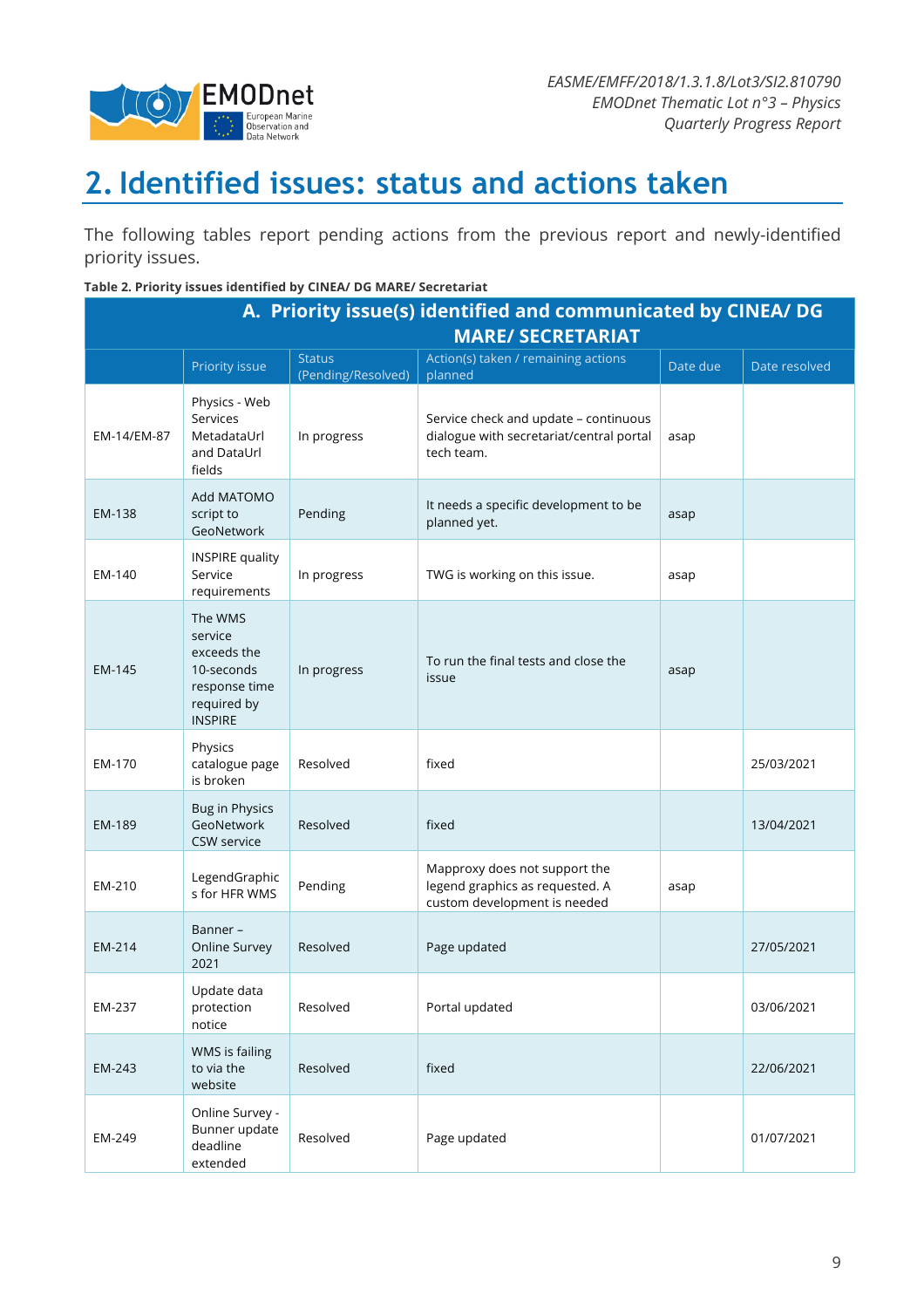

### **Table 3. Priority issues identified by Physics group**

| B. Issues / challenges identified by the thematic assembly group itself |                                                                                                                                                                                                                                                                         |                                         |                                                                                                                                                                                                                              |                                                                                                                                                                                    |                         |  |  |
|-------------------------------------------------------------------------|-------------------------------------------------------------------------------------------------------------------------------------------------------------------------------------------------------------------------------------------------------------------------|-----------------------------------------|------------------------------------------------------------------------------------------------------------------------------------------------------------------------------------------------------------------------------|------------------------------------------------------------------------------------------------------------------------------------------------------------------------------------|-------------------------|--|--|
|                                                                         | <b>Priority issue / challenge</b>                                                                                                                                                                                                                                       | <b>Status</b><br>(Pending/<br>Resolved) | Action(s) taken /<br>remaining actions<br>planned                                                                                                                                                                            | Date due                                                                                                                                                                           | <b>Date</b><br>resolved |  |  |
| EP <sub>2</sub>                                                         | We use the WMO as platform id.<br>Lately some of the platforms with<br>old 5-digit WMO codes are also<br>delivered with the new 7-digit code.<br>This impacts the name of the<br>NetCDF files that are distributed and<br>the user may find duplicates in the<br>system | Pending                                 | Cross check and<br>cleaning/declaring of<br>duplicates.<br>More specifically we<br>are updating the<br>system to be able and<br>present when data is<br>avaialble from more<br><b>EMODnet Physics</b><br>sources.            | We cannot set a<br>deadline because the<br>update of the WMO is<br>not depending on<br><b>EMODnet Physics. We</b><br>can only check and<br>correct when an issue<br>is identified. |                         |  |  |
| EP <sub>3</sub>                                                         | Updates to the Norwegian tide<br>gauge network                                                                                                                                                                                                                          | pending                                 | In 2019 the Norwegian<br>Hydrographic Service<br>corrected a set of<br>known errors in the<br>tide gauge records.<br>These updated refer to<br>data back to 2007. New<br>data have to be<br>overwritten on<br>previous ones. | As soon as possible.<br>This task also involves<br>the<br>support/collaboration<br>of CMEMS INSTAC                                                                                 |                         |  |  |
| EP7                                                                     | Update the platforms page with the<br>same technology and<br>responsiveness implement for the<br>mapviewer                                                                                                                                                              |                                         | We need to complete<br>this development to<br>improve end user<br>experience and<br>usability of the data                                                                                                                    | August 2021                                                                                                                                                                        |                         |  |  |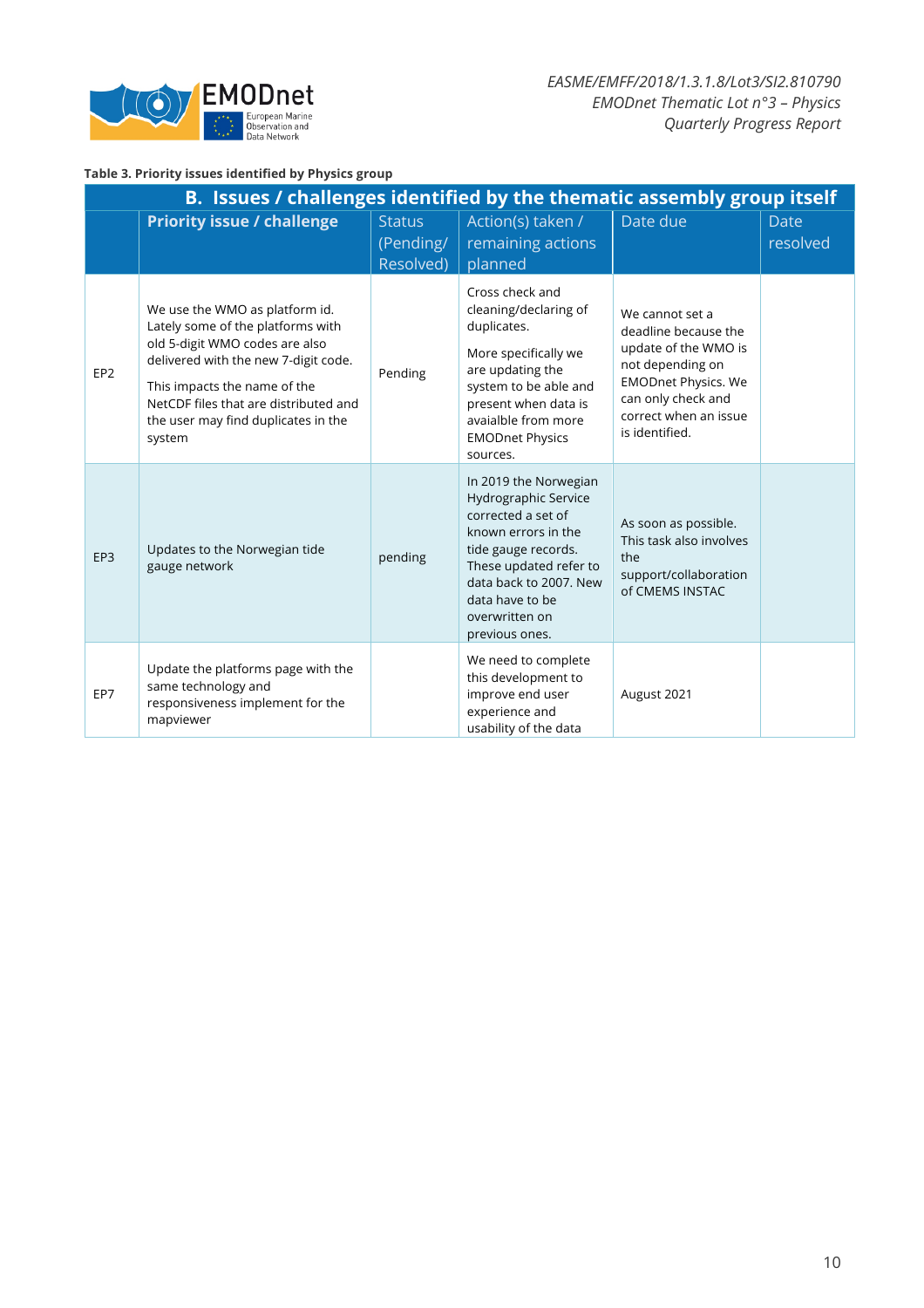

# **3. User feedback (Contact Us form, online chat & other communication means)**

**Table 4. User feedback**

|                                | Overview of user feedback and/or requests received in this quarter |                                                                                                                     |                              |                  |                                           |                                                                                                |                                                                                          |  |
|--------------------------------|--------------------------------------------------------------------|---------------------------------------------------------------------------------------------------------------------|------------------------------|------------------|-------------------------------------------|------------------------------------------------------------------------------------------------|------------------------------------------------------------------------------------------|--|
| <b>Date</b>                    | Organisation                                                       | Type of user feedback<br>(e.g. technical, case<br>study, etc.) and short<br>description of the<br>feedback received | Means of<br>contact          | Response<br>time | Status of user query:<br>resolved/pending | Measures taken to<br>resolve the query                                                         | Status: if not (yet)<br>resolved/pending,<br>explain reason why and<br>expected timeline |  |
| 7 <sup>th</sup> April<br>2021  | <b>CMCC</b>                                                        | Problem with data<br>download from ERDDAP                                                                           | email                        | 0 days           | Resolved                                  | Feedback and<br>instructions by<br>email                                                       |                                                                                          |  |
| 11 <sup>th</sup> April<br>2021 | <b>NIVA</b>                                                        | Dataset enquiry                                                                                                     | <b>HD</b>                    | 1 day            | Resolved                                  | Information<br>provided by email                                                               |                                                                                          |  |
| 12 <sup>th</sup> April<br>2021 | University of<br>Algarve                                           | CDI and historical<br>Datasets Problem with<br>download                                                             | HD                           | 0 days           | Resolved                                  | Feedback and<br>instructions by<br>email. The<br>datasets of<br>interest were sent<br>by email |                                                                                          |  |
| 13 <sup>th</sup> April<br>2021 | DHI                                                                | Request for help with<br>downloading data                                                                           | <b>HD</b>                    | 0 days           | Resolved                                  | Feedback and<br>instructions by<br>email.                                                      |                                                                                          |  |
| 13 <sup>th</sup> April<br>2021 | Stazione<br>Zoologica Anton<br>Dohrn                               | Enquiry about SST<br>anomaly data                                                                                   | <b>EMODnet</b><br>Assistance | 1 day            | Resolved                                  | Feedback and<br>instructions by<br>email.                                                      |                                                                                          |  |
| 11 <sup>th</sup> May<br>2021   | Kartvertek<br>Norway                                               | Bug in tide gauges<br>platform providers                                                                            | email                        | 1 day            | Resolved                                  | Feedback provided<br>and problem fixed                                                         |                                                                                          |  |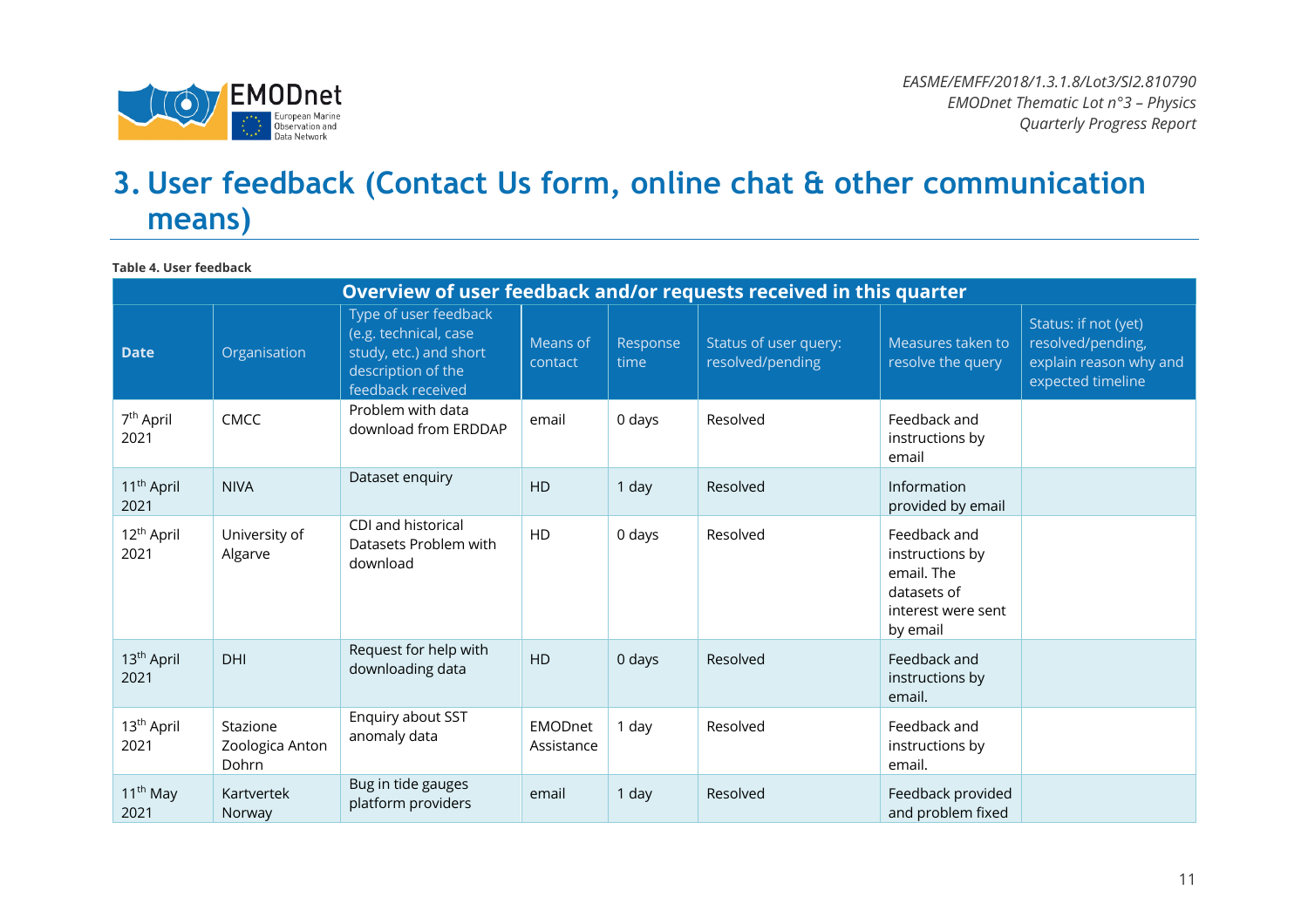

| 3rd June<br>2021              | HydroFix                                                 | Bug in temperature and<br>salinity products | HD    | 0 day | Resolved | Feedback provided<br>and problem fixed    |  |
|-------------------------------|----------------------------------------------------------|---------------------------------------------|-------|-------|----------|-------------------------------------------|--|
| 3rd June<br>2021              | Leibniz-Institut<br>für<br>Ostseeforschung<br>Warnemünde | Help with sea level data<br>download        | email | 1 day | Resolved | Feedback and<br>instructions by<br>email. |  |
| 16 <sup>th</sup> June<br>2021 | <b>AZTI</b>                                              | Metadata request for<br>Gascogne buoy       | HD    | day   | Resolved | Feedback by email.                        |  |
| 29 <sup>th</sup> June<br>2021 | <b>DTU</b>                                               | Bug in tide gauges<br>platform providers    | HD    | 0 day | Resolved | Feedback by email.                        |  |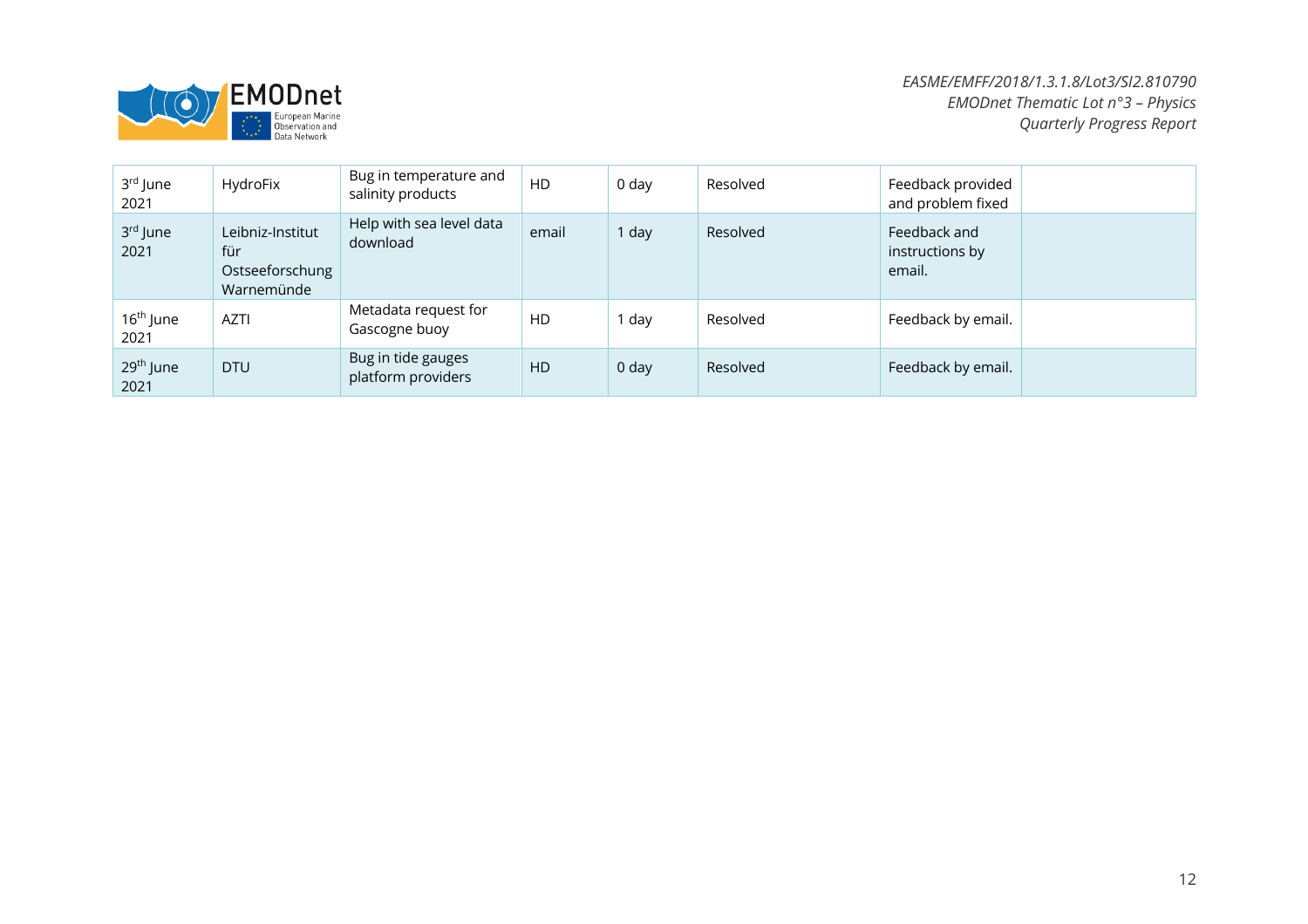

# **4. Meetings/events held/attended & planned**

#### **Table 5. Meetings/events held/attended**

|                                                  | A. Meetings/events Organized and attended |                                                                 |                                                                 |                                                |                                                                                                                                                                                                                                               |  |  |  |
|--------------------------------------------------|-------------------------------------------|-----------------------------------------------------------------|-----------------------------------------------------------------|------------------------------------------------|-----------------------------------------------------------------------------------------------------------------------------------------------------------------------------------------------------------------------------------------------|--|--|--|
| <b>Date</b>                                      | Location                                  | Type event (internal or external<br>meeting, training/workshop) | Indicate if a ppt was<br>given (yes/no + short<br>description)  | Meeting<br>attended<br>(A)<br>organised<br>(O) | Short description and main results (#<br>participants, agreements made, etc.)                                                                                                                                                                 |  |  |  |
| 7 <sup>th</sup> April 2021                       | online                                    | JERICO-S3 progress meeting                                      | no                                                              | A                                              | EMODnet Physics is stakeholder in the project<br>with a role related to data interoperability<br>and exchange                                                                                                                                 |  |  |  |
| 12 <sup>th</sup> -14 <sup>th</sup> April<br>2021 | online                                    | <b>IMDIS Conference</b>                                         | Yes, 1 ppt and 2 posters                                        | $\mathsf{A}$                                   | This year IMDIS recorded its highest number<br>of attenders (more than 500 participants -<br>https://imdis.seadatanet.org/Conference-<br>Information/Participants) and EMODnet<br>Ingestion and lots were presented and<br>discussed.         |  |  |  |
| $13th - 14th$ April<br>2021                      | online                                    | NAUTILOS 2nd Consortium Meeting                                 | yes. A presentation of the<br>progress made so far<br>was given | A                                              | The NAUTILOS project is developing new<br>sensors (https://nautilos-h2020.eu/) and<br>EMODnet (Ingestion) will receive/be linked to<br>the new data (once validated).                                                                         |  |  |  |
| 16 <sup>th</sup> April 2021                      | online                                    | <b>EMODnet PACE WP2 Plenary meeting</b>                         | <b>No</b>                                                       | A                                              | Presentation of approaches and proofs of<br>concept, followed by a discussion over<br>schedules and deadlines for follow-up<br>activities as part of Task 2.3 -<br>Development and Implementation -<br>Interoperability on Physics discipline |  |  |  |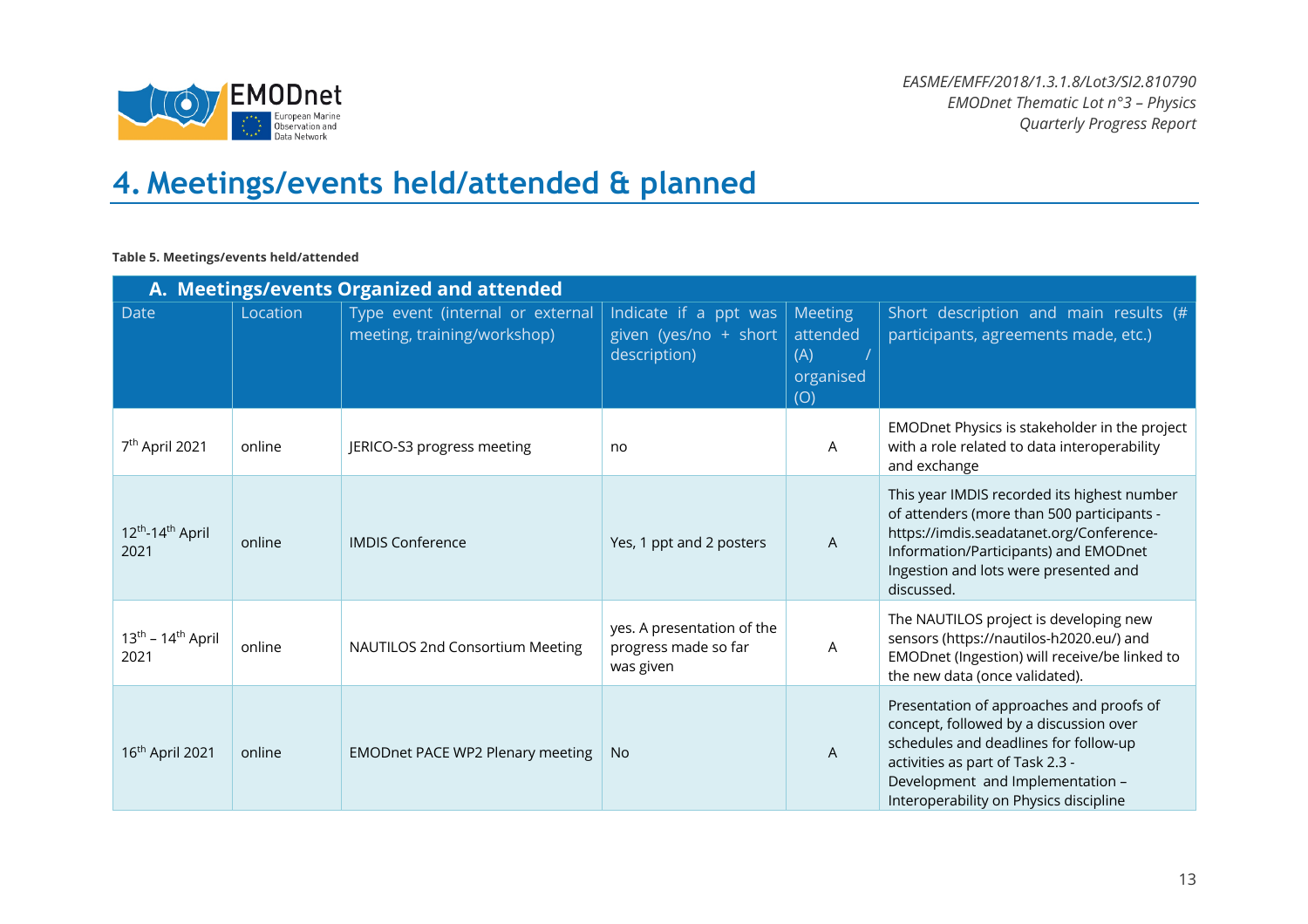

| <b>SUM</b>                          |                                    |                                                                  |            | A       | Total # of meetings attended = $11$                                                                                                                                                                                                                                                                                     |
|-------------------------------------|------------------------------------|------------------------------------------------------------------|------------|---------|-------------------------------------------------------------------------------------------------------------------------------------------------------------------------------------------------------------------------------------------------------------------------------------------------------------------------|
| <b>SUM</b>                          |                                    |                                                                  |            | O       | Total # of meetings organised = $2$                                                                                                                                                                                                                                                                                     |
| 30 <sup>th</sup> June 2021          | On line                            | EuroGOOS Tide Gauge Task Team<br>meeting                         | <b>No</b>  | A       | Periodic meeting of the Task Team to discuss<br>on actions and progresses on sea level data<br>management.                                                                                                                                                                                                              |
| 14 <sup>th</sup> -18th June<br>2021 | Oostende,<br>Belgium and<br>online | <b>EMODnet Open Conference and</b><br>lamboree                   | Yes        | A/O     | Event bringing together EMODnet partners,<br>data providers and users                                                                                                                                                                                                                                                   |
| 8 <sup>th</sup> June 2021           | online                             | SeaRICA Underwater Noise                                         | <b>No</b>  | A       | Webinar on sea noise organised by SeaRICA<br>and Seas at Risk. EP attended and shared<br>insights and outcomes with the Secretariat                                                                                                                                                                                     |
| 31 <sup>st</sup> May 2021           | Online                             | Tech meeting with CNR ISP (Institute<br>for Polar Science)       | No         | $\circ$ | CNR ISP is the contact point for the ARICE<br>project and the meeting was organized to<br>discuss about data flow and related tech<br>issues.                                                                                                                                                                           |
| 10 <sup>th</sup> May 2021           | online                             | <b>EMODnet-PACE WP2</b>                                          | Yes        | A       | Follow up meeting on Physics discipline data<br>interoperability                                                                                                                                                                                                                                                        |
| $6th$ May 2021                      | online                             | GOOS - OcenaOPS - HFR meeting                                    | <b>No</b>  | A       | Technical meeting on data integration and<br>interoperability - HFR platform network                                                                                                                                                                                                                                    |
| 3rd -5 <sup>th</sup> May<br>2021    | online                             | EuroGOOS International conference                                | <b>Yes</b> | A       | The conference provides a forum for a broad<br>range of implementers and users of<br>operational oceanography services, including<br>marine scientists and technologists, private<br>companies, and policymakers, with both<br>European and international partners and<br>stakeholders.<br>https://eurogoos.ifremer.fr/ |
| $19^{th}$ – $2^{st}$ April<br>2021  | online                             | <b>EMODnet Technical Working Group</b><br>and Steering Committee | Yes        | A       | periodic EMODnet SC and TWG progress<br>meeting                                                                                                                                                                                                                                                                         |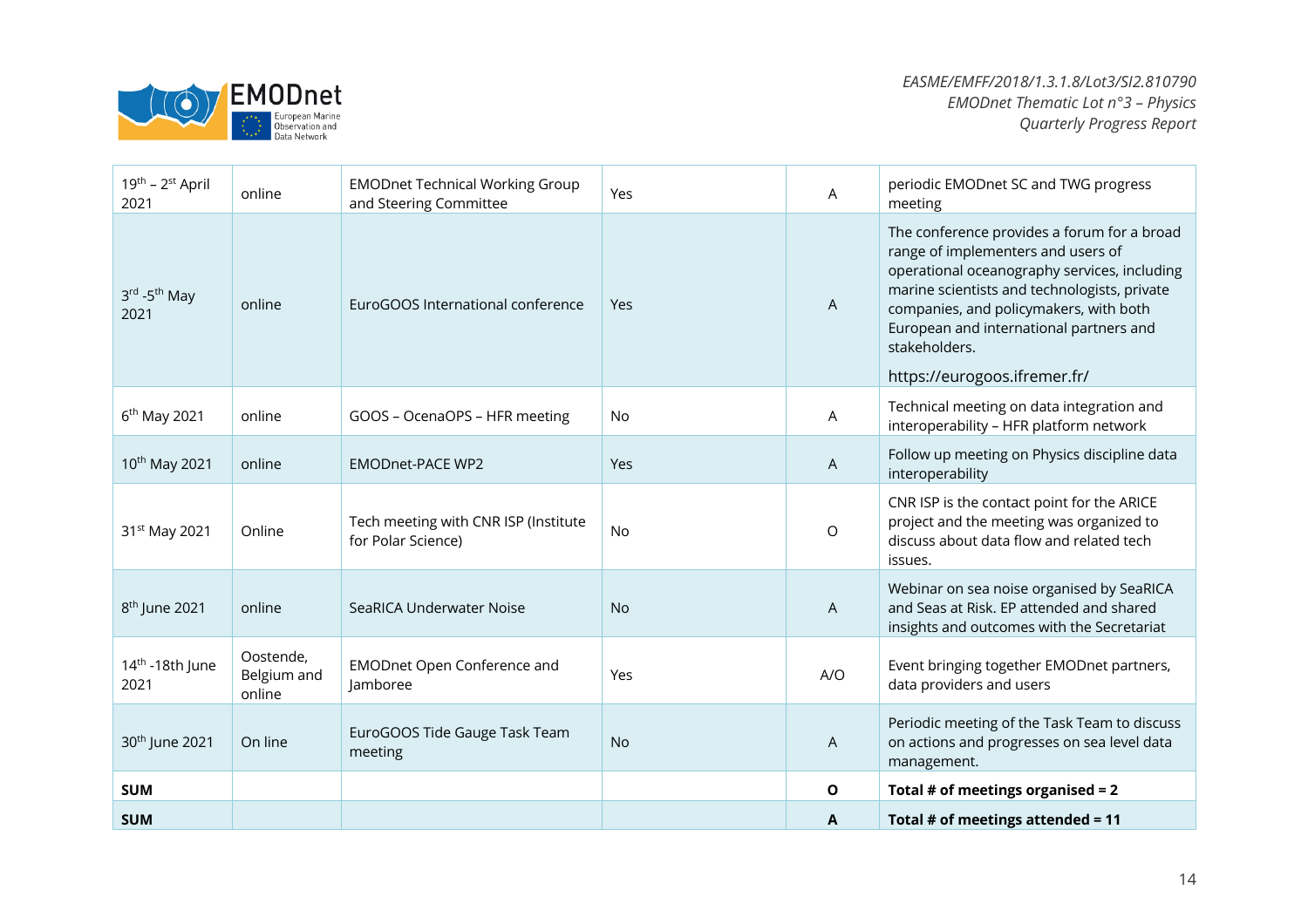

#### **Table 6. Meetings/events planned**

| <b>B.</b> Meetings/events planned in the future     |          |                                                    |                                                  |                                                                                                                   |  |  |
|-----------------------------------------------------|----------|----------------------------------------------------|--------------------------------------------------|-------------------------------------------------------------------------------------------------------------------|--|--|
| Date                                                | Location | Type event (meeting, training<br>(workshop), etc.) | Meeting to be<br>attended (A) /<br>organised (O) | Short description and main<br>expected outcomes                                                                   |  |  |
| $6th$ July 2021                                     | On line  | Meeting - CNR ISP                                  | O                                                | Follow up on linking ARICE project data                                                                           |  |  |
| 7 <sup>th</sup> -10 <sup>th</sup> September<br>2021 | On line  | <b>EMODnet SC and TWG</b>                          | A                                                | <b>EMODnet Steering Committee and</b><br><b>Technical Working Group meetings</b>                                  |  |  |
| 22nd <sub>-24th</sub><br>September 2021             | On line  | Workshop - Polar Data Forum                        | A                                                | https://polar-data-forum.org/ - it is a<br>place where polar data holders get<br>together and improve data usage. |  |  |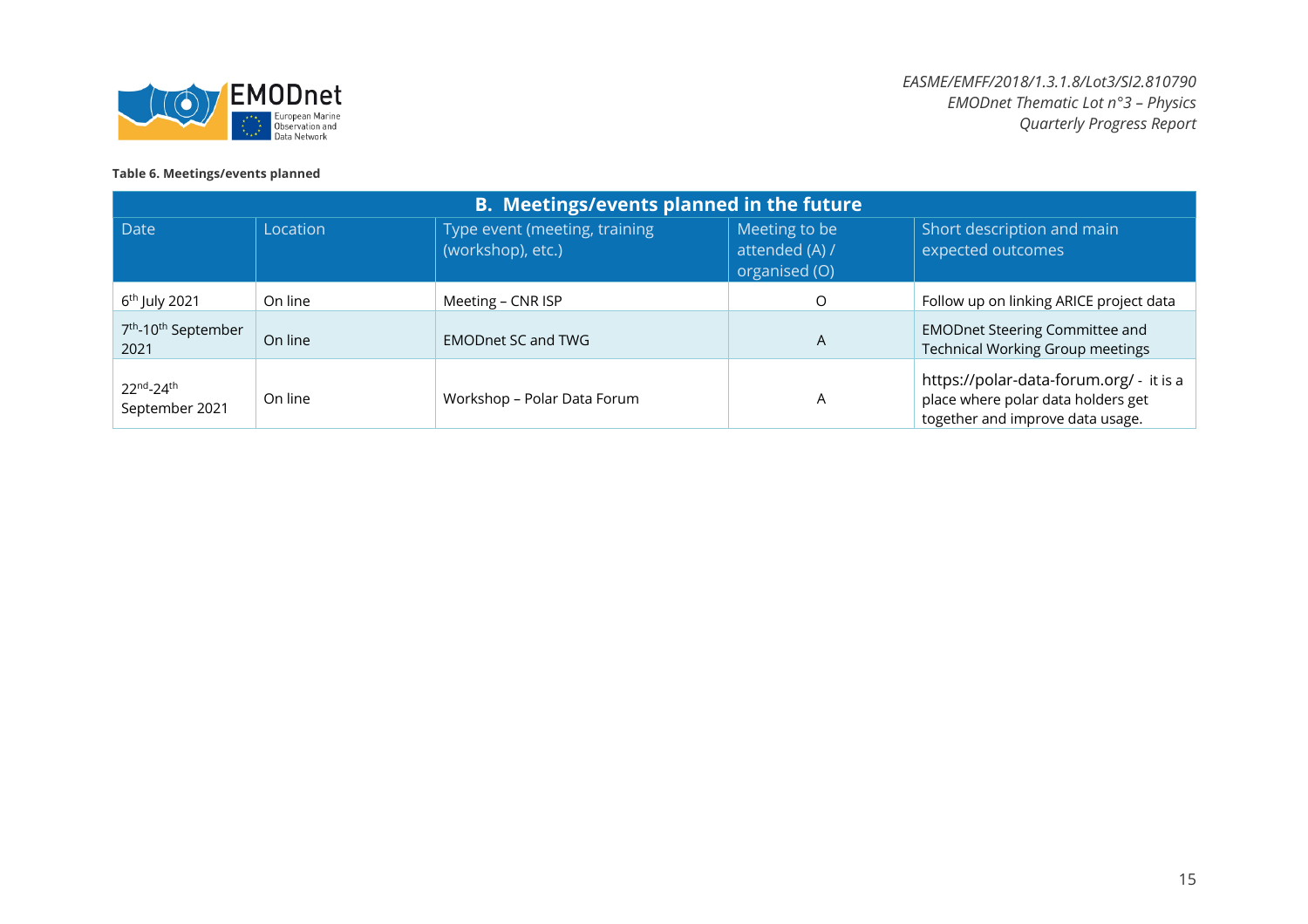

# **5. Communication assets**

*[List all the relevant communication and dissemination products and assets you have developed since the start of the project phase (provide date) (e.g. brochures, videos, press releases, newsletters, blogs) and are planning to do. At the bottom of the table, provide a total number for every type of communication product you have developed (e.g. total # of press releases, etc.) or provide a summary from the actions on Twitter from (e.g. Twitter Analytics: number of Tweets and followers of Twitter account).]*

#### **Table 7. Comminunication products**

|                                 | A. Communication products                                                                                                                                          |                                                                                                                                                                                                                         |              |                                                                        |  |  |  |  |
|---------------------------------|--------------------------------------------------------------------------------------------------------------------------------------------------------------------|-------------------------------------------------------------------------------------------------------------------------------------------------------------------------------------------------------------------------|--------------|------------------------------------------------------------------------|--|--|--|--|
| <b>Date</b>                     | Communication<br>material                                                                                                                                          | Short description (of<br>the material, title, )<br>of the asset                                                                                                                                                         | Main results | Name of event at which<br>material was disseminated<br>(if applicable) |  |  |  |  |
| 7 <sup>th</sup><br>June<br>2021 | <b>COPERNICUS MARINE &amp;</b><br><b>EMODNET DATA</b><br><b>CATALOGUE FOR THE</b><br><b>MARINE STRATEGY</b><br><b>FRAMEWORK DIRECTIVE</b><br>Baltic Sea Case Study | Catalogue developed in<br>collaboration with<br>Mercator Ocean, designed<br>to support various<br>measurement and<br>implementation needs<br>outlined in the EU Marine<br><b>Strategy Framework</b><br>Directive (MSFD) |              | $\star$                                                                |  |  |  |  |
| 8th<br>June<br>2021             | TED - Ocean Data<br>Management                                                                                                                                     | We were invited to give a 5<br>min TED to present the<br>importance and value of<br>marine data acquisition<br>and processing                                                                                           |              | $***$                                                                  |  |  |  |  |
|                                 |                                                                                                                                                                    |                                                                                                                                                                                                                         |              |                                                                        |  |  |  |  |
|                                 |                                                                                                                                                                    |                                                                                                                                                                                                                         |              |                                                                        |  |  |  |  |
|                                 |                                                                                                                                                                    |                                                                                                                                                                                                                         |              |                                                                        |  |  |  |  |
|                                 |                                                                                                                                                                    |                                                                                                                                                                                                                         |              |                                                                        |  |  |  |  |
|                                 |                                                                                                                                                                    |                                                                                                                                                                                                                         |              |                                                                        |  |  |  |  |

\*) https://marine.copernicus.eu/sites/default/files/media/pdf/2021- 06/EMODnet CMEMS\_productPortfolio\_MSFD.pdf

\*\*) https://www.youtube.com/watch?time\_continue=1&v=K1CdWLu4YKY&feature=emb\_logo

Morever there are the presentations that we made for the events listed in section 4.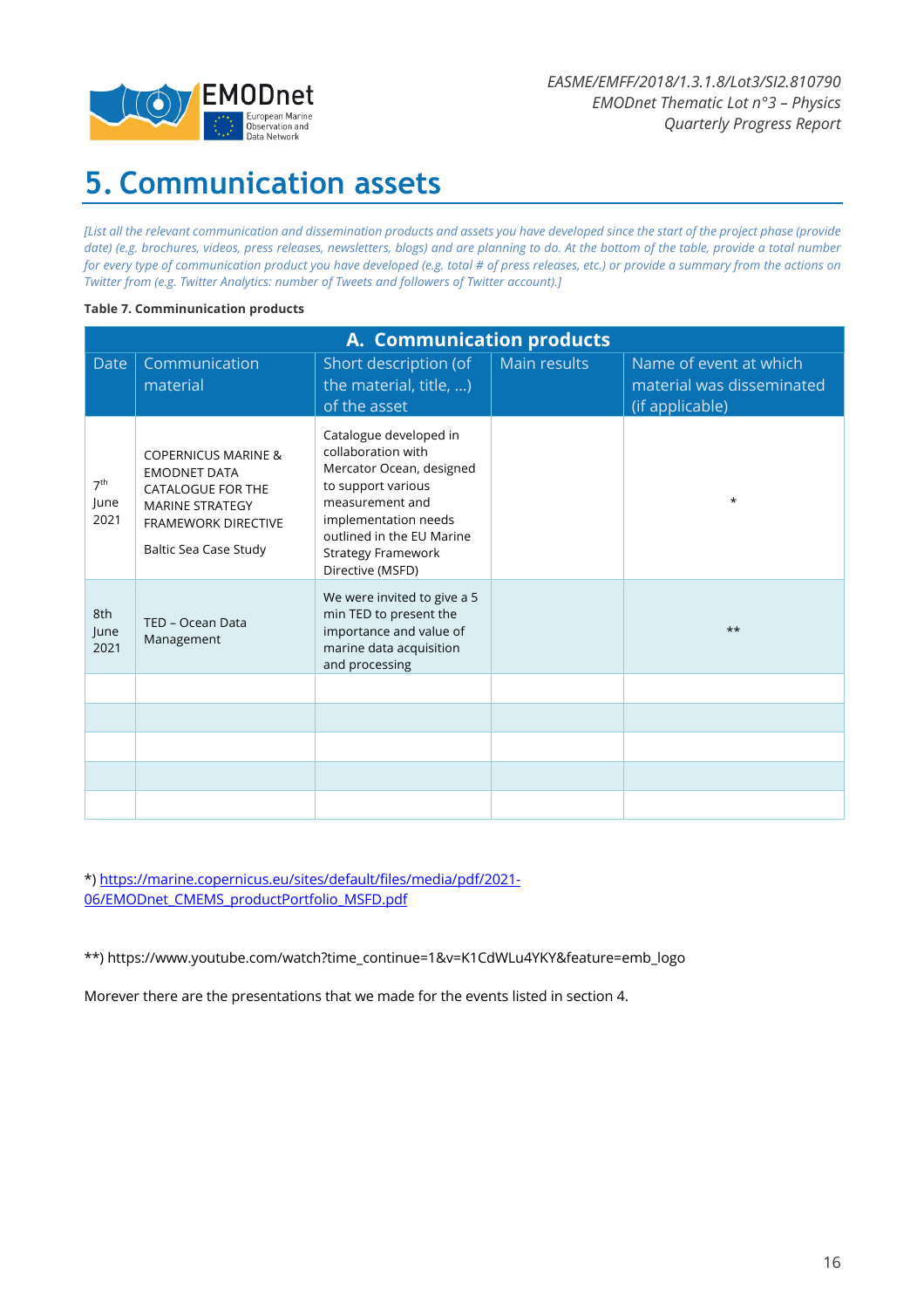

#### **Table 8. Planned communication**

| <b>B. Planned communication products</b> |                            |                                                                                                                                                                                                                         |                                          |  |  |
|------------------------------------------|----------------------------|-------------------------------------------------------------------------------------------------------------------------------------------------------------------------------------------------------------------------|------------------------------------------|--|--|
| <b>Date</b>                              | Communicat<br>ion material | Short description (of the material, title,<br>) and/or link to the asset                                                                                                                                                | Main results expected                    |  |  |
|                                          | video                      | How to<br>Discover data in EMODnet Physics<br>$\overline{\phantom{a}}$<br>Find M2M services<br>$\overline{\phantom{a}}$<br>Play with widgets<br>$\overline{\phantom{a}}$<br>Query on ERDDAP<br>$\overline{\phantom{a}}$ | Engage more users                        |  |  |
|                                          | Short paper                | BIG - Italian Cluster on Blue Innovation and<br>Growth newsletter                                                                                                                                                       | Present EMODnet to the BIG<br>associates |  |  |
|                                          |                            |                                                                                                                                                                                                                         |                                          |  |  |
|                                          |                            |                                                                                                                                                                                                                         |                                          |  |  |
|                                          |                            |                                                                                                                                                                                                                         |                                          |  |  |
|                                          |                            |                                                                                                                                                                                                                         |                                          |  |  |
|                                          |                            |                                                                                                                                                                                                                         |                                          |  |  |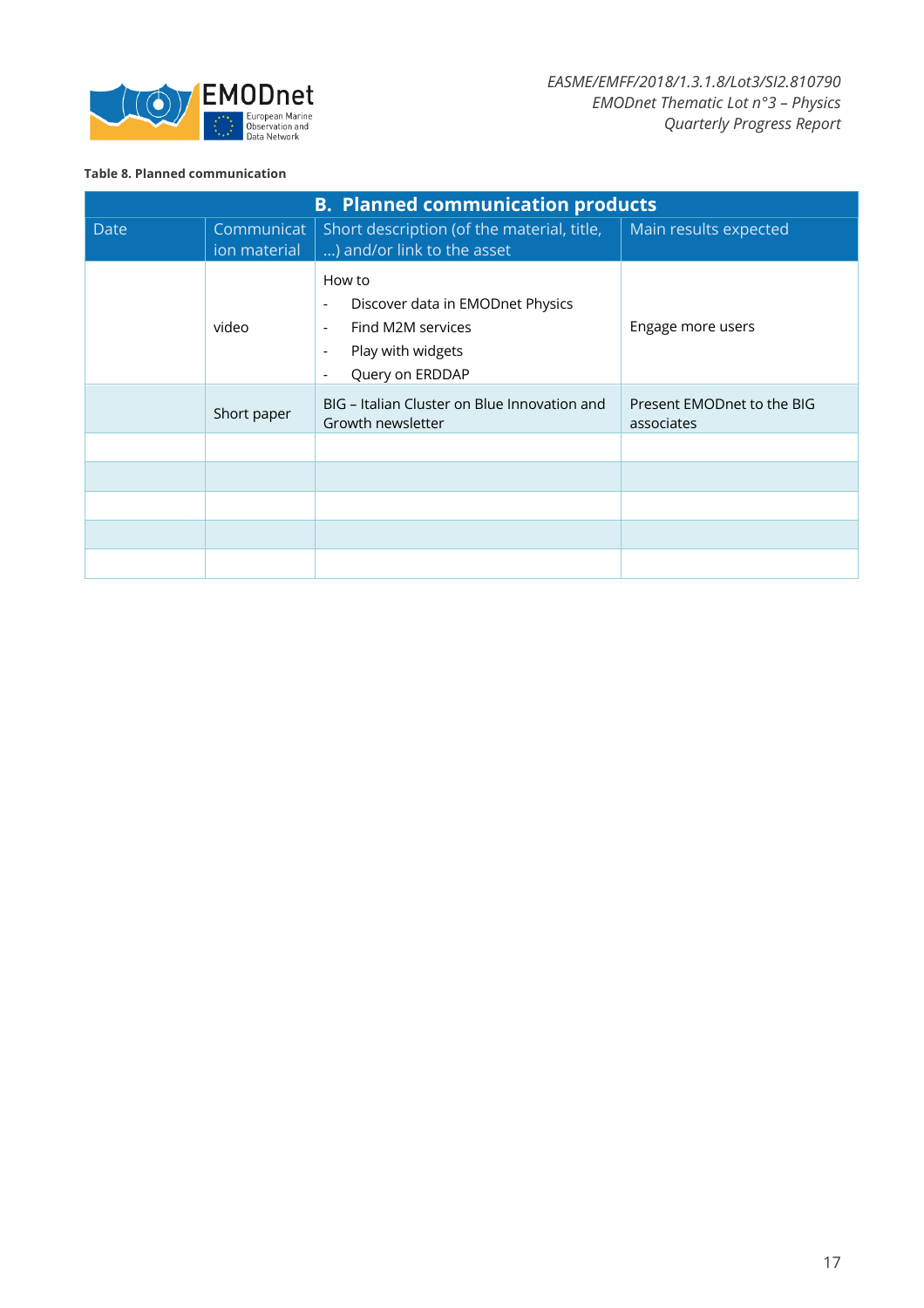

*[For the reporting period, please list all publications, e.g. peer-reviewed journals, book chapters, conference papers, etc.) of which you are aware, within the reporting period, including a reference to the EMODnet data or data products which is being discussed.]*

#### **Table 9. Publications**

| List of known publications using EMODnet data or data products |                                          |                                               |           |                 |  |  |
|----------------------------------------------------------------|------------------------------------------|-----------------------------------------------|-----------|-----------------|--|--|
| Date                                                           | Type and name of journal,<br>conference, | Publication title including<br>DOI (if known) | Author(s) | Organisation(s) |  |  |
|                                                                |                                          |                                               |           |                 |  |  |
|                                                                |                                          |                                               |           |                 |  |  |

Giuseppe Manzella and Antonio Novellino are editing a Elsevier book on Ocean Science. EMODnet program and the progress from many of the thematic lots are central in the proposed book chapters. The book is planned to be published in October 2021.

https://www.elsevier.com/books/ocean-science-data/manzella/978-0-12-823427-3

Moreover, a simple search in google scholar shows more than hundreds documents between papers and projects deliverables using/citing EMODnet Physics. https://scholar.google.com/scholar?hl=it&as\_sdt=0%2C5&q=EMODnet+Physics&btnG=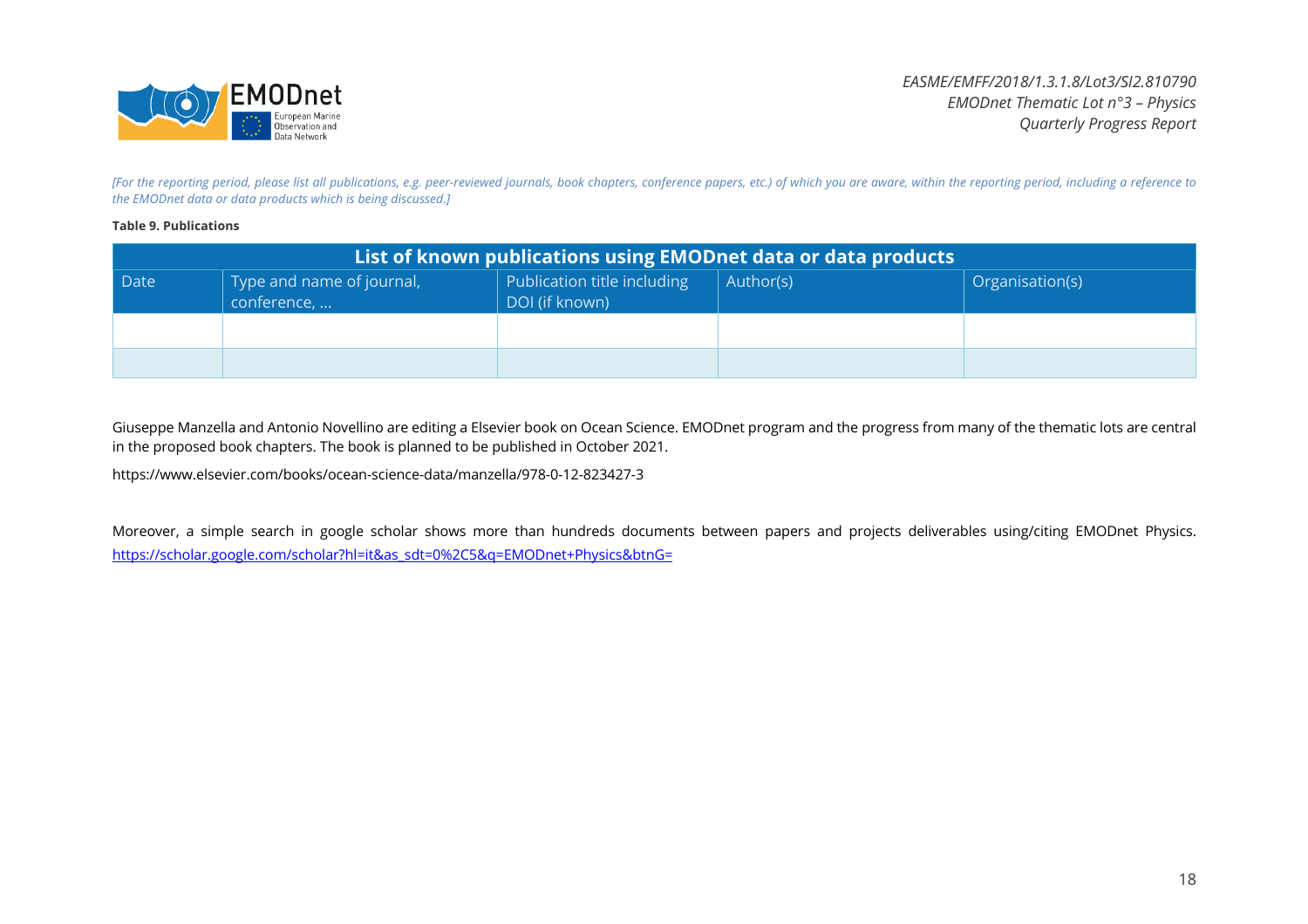

# **6. Monitoring indicators**

[Please refer to the standardised monitoring tool i.e., Matomo, to complete the monitoring and progress indicators excel template, and provide a short explanation in the table below on the numbers *and trends for each indicator when possible/applicable. Please indicate clearly if monitoring was carried out using tools other than Matomo.]*

| Comments on the progress indicators in the excel template                                                                                                                                                                                                         |                                                                                                                    |                                                                                                                                                                                                                                                                                                                                                                                                                                                                                                                                                                                                                                                                                                                                                                                                                                                                                                                                                                                                                                                                                                                                                                                                                                                                                                                                                                                                           |  |  |
|-------------------------------------------------------------------------------------------------------------------------------------------------------------------------------------------------------------------------------------------------------------------|--------------------------------------------------------------------------------------------------------------------|-----------------------------------------------------------------------------------------------------------------------------------------------------------------------------------------------------------------------------------------------------------------------------------------------------------------------------------------------------------------------------------------------------------------------------------------------------------------------------------------------------------------------------------------------------------------------------------------------------------------------------------------------------------------------------------------------------------------------------------------------------------------------------------------------------------------------------------------------------------------------------------------------------------------------------------------------------------------------------------------------------------------------------------------------------------------------------------------------------------------------------------------------------------------------------------------------------------------------------------------------------------------------------------------------------------------------------------------------------------------------------------------------------------|--|--|
| Progress indicator                                                                                                                                                                                                                                                | Means of                                                                                                           | Comment                                                                                                                                                                                                                                                                                                                                                                                                                                                                                                                                                                                                                                                                                                                                                                                                                                                                                                                                                                                                                                                                                                                                                                                                                                                                                                                                                                                                   |  |  |
|                                                                                                                                                                                                                                                                   | collecting figures                                                                                                 |                                                                                                                                                                                                                                                                                                                                                                                                                                                                                                                                                                                                                                                                                                                                                                                                                                                                                                                                                                                                                                                                                                                                                                                                                                                                                                                                                                                                           |  |  |
| 1. Current status and coverage of total available thematic data<br>A) Volume and coverage of available data<br>If you don't use the provided sea-basin figures, please<br>indicate why you do not use them, as from when, and<br>what do you use instead and why? | Matomo/ other<br>(Please state which<br>monitoring tool<br>was used to collate<br>the information in<br>each case) | EMODnet Physics input data is sparse and for this indicator we consider the<br>"platform" as the "unit" of monitoring assessment. A platform is a logical<br>entity that hosts data, where data maybe a single dataset (e.g. a profile in<br>case of CTD), a timeseries (e.g. sea level station), a series of profiles (e.g.<br>ARGO). For indicator 1.A we report on the % variation of the number of<br>platforms for the given basin. During the period we competed the update<br>from platforms providing currents (U, V and U+V). For this indicator we are<br>not using proposed figures (i.e. areas in Km^2 - line 45): are we are dealing<br>with georeferred data and we need to use to bounding box shapes (to note<br>data Atlantic is covering from north to south from Europe-Africa to<br>America). For indicator 1.B the unit of download is measured in platforms<br>(in coherence with indicator 1.A) while the number of downloads are<br>measured in "requests". A request may be for a single dataset (e.g. 1 CTD)<br>as well as a full time series (e.g. daily data for past XX years). For ice data,<br>EMODnet Physics is integrating a satellite derived product covering the<br>whole Arctic and Antarctic areas. This product can be only downloaded via<br>WMS. The template was slightly modified to facilitate the computation of<br>the %variation for the reporting period |  |  |
| B) Usage of data in this quarter                                                                                                                                                                                                                                  |                                                                                                                    | As anticipated in the preiovious report, we set up a new system to monitor<br>and report the volume of downloaded data. The system is monitoring all<br>the EMODnet Physics delivery channels but the mapviewer which, for the                                                                                                                                                                                                                                                                                                                                                                                                                                                                                                                                                                                                                                                                                                                                                                                                                                                                                                                                                                                                                                                                                                                                                                            |  |  |
|                                                                                                                                                                                                                                                                   |                                                                                                                    | download, rely on the ERDDAP. As reported in 2B the overall amount of<br>downloaded data from ERDDAP is 708 GB. At the moment it is not possible<br>to have the real amount of downloaded data per theme from the                                                                                                                                                                                                                                                                                                                                                                                                                                                                                                                                                                                                                                                                                                                                                                                                                                                                                                                                                                                                                                                                                                                                                                                         |  |  |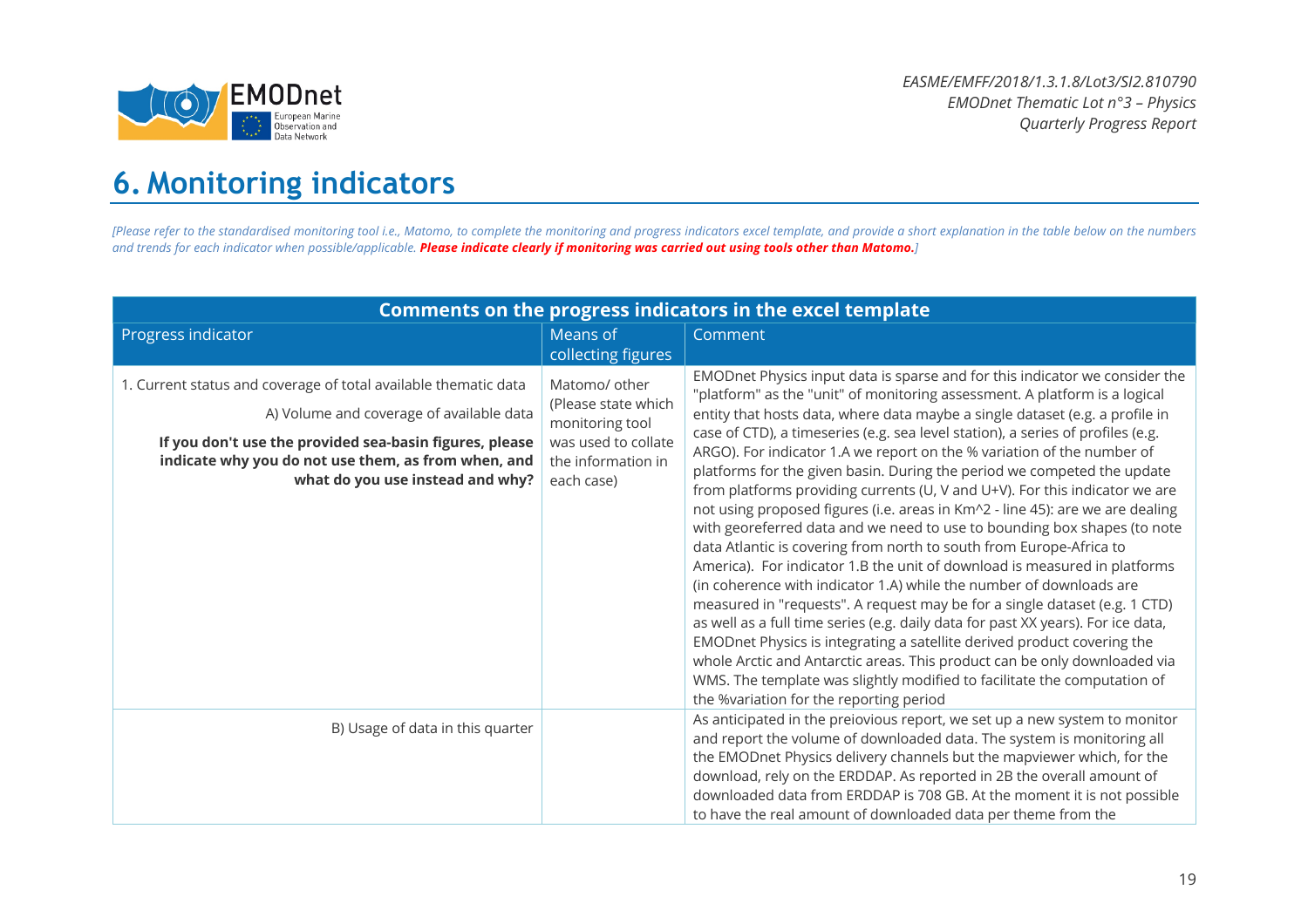

|                                                                                                                                                                                                                                                                            | mapviewer. Anyhow, if we consider that the map manual download is 1% of<br>the ERDDAP+map manual download (2B col F), if we assign to the map<br>download 1% of the downloaded volume of data (from ERDDAP), we can<br>estimate the total volume downloaded per themes (1B col D). Concerning<br>the figures, in this quarter we recorded a general decrease in the use of the<br>system. The use of WMS/WFS layers (GeoServer) is tracked and (only)<br>reported under 2B.                                                                                                                                                                                                                                                                     |
|----------------------------------------------------------------------------------------------------------------------------------------------------------------------------------------------------------------------------------------------------------------------------|-------------------------------------------------------------------------------------------------------------------------------------------------------------------------------------------------------------------------------------------------------------------------------------------------------------------------------------------------------------------------------------------------------------------------------------------------------------------------------------------------------------------------------------------------------------------------------------------------------------------------------------------------------------------------------------------------------------------------------------------------|
| 2. Current status and coverage of total number of data products<br>A) Volume and coverage of available data products<br>If you don't use the provided sea-basin figures, please<br>indicate why you do not use them, as from when, and<br>what do you use instead and why? | EMODnet Physics organizes data and products together threfore the<br>volume of data for theme is the same as 1A (but the them ice). Apart from<br>the European Under Water Noise Register and the TSM that only covering<br>Europe (100% of the availble information) the other products offer global<br>coverage. EP_MAP_WAVE_001 is covering only MED for the moment. Trends<br>are negative because we decided not to count the various data collections<br>that are availble @ "map.emodnet-physics.eu" because there is not yet a<br>direct entry to the given data collection (e.g. all the ARGO data), while we<br>are now counting only the products or collection with a given queriable url<br>(e.g. the products on the map viewer). |
| B) Usage of data products in this quarter                                                                                                                                                                                                                                  | The mapviewer and the products pages accessible under the "Products"<br>section are monitored in terms of visits (by matomo). This makes also<br>possible to understand the interactions of the users and the products<br>theme. For the reporting period we recorded a particular interest ifor the<br>just released update of the EP_MAP_TEMP_001 and for Sea Level products.<br>ERDDAP is monitored both in terms of visit to the erddap landing page<br>(matomo) and in terms of transactions (downloads - by logs). THREDDS and<br>GeoSERVER are both monitored in terms of logs.                                                                                                                                                          |
| 3. Organisations supplying/approached to supply data and data<br>products within this quarter                                                                                                                                                                              | During the period we approached several river providers and it was<br>possible to link and include many new data. The JRC TAD inclusion was<br>completed.                                                                                                                                                                                                                                                                                                                                                                                                                                                                                                                                                                                       |
| 4. Online 'Web' interfaces to access or view data                                                                                                                                                                                                                          | Web Services are organized per item-interface to facilitate the tracking of<br>their use. ERDDAP, THREDDS, web APIs, Widgets, GeoServer are providing<br>data and products without any authentication or restriction. Some of the<br>data that are presented on the mapviewer require authentication (e.g.<br>coastal data from European istitution - data older than 60 days). All linked<br>datasets are unrestricted.                                                                                                                                                                                                                                                                                                                        |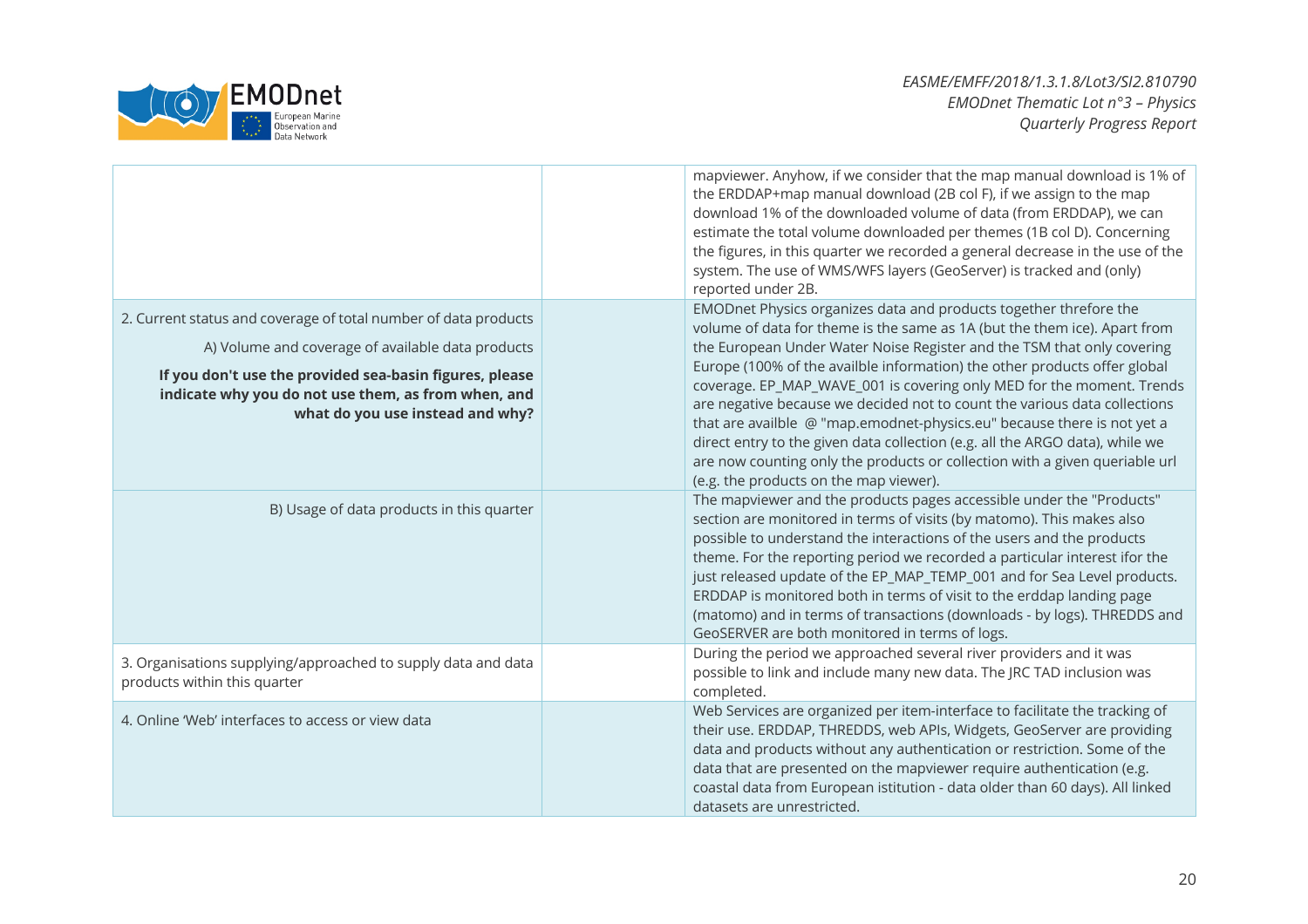

| 5. Statistics on information volunteered through download<br>forms | During the period we collected data on 74 new users. It is important to<br>remember that the number of users here reported is only a limited number<br>of the EMODnet Physics users and the form is asked to be filled only to<br>users accessing for the first time to data that requires authentication (i.e.<br>coastal data older than 60 days). The majority of EMODnet Physics data are<br>downloadable without any authentication. Academia represents the<br>majority about 64% in the period, the users from business/private is stable<br>(around 20%), then Gov (about 10%) and NGO and others the remaining<br>part. |
|--------------------------------------------------------------------|----------------------------------------------------------------------------------------------------------------------------------------------------------------------------------------------------------------------------------------------------------------------------------------------------------------------------------------------------------------------------------------------------------------------------------------------------------------------------------------------------------------------------------------------------------------------------------------------------------------------------------|
| 6. Published use cases                                             | Use cases are providing examples of how EMODnet Physics data can be<br>used for both private and public downstream applications. The one about<br>Wave Model (DHI) is by far the most read. We also recorded hits of use<br>cases that have been mentioned during the EMODnet Jamboree.                                                                                                                                                                                                                                                                                                                                          |
| 8.1. Technical monitoring                                          | System is stable (uptime) we are keeping working to improve the average<br>response time.                                                                                                                                                                                                                                                                                                                                                                                                                                                                                                                                        |
| 8.2. Portal user-friendliness (Visual harmonization score)         | There is not any major update on the landing page for the period, but the<br>inclusion of the news about the EMODnet Jamboree call for posters. There<br>are still 2 minor fixes to be done on the page footer.                                                                                                                                                                                                                                                                                                                                                                                                                  |
| 9. Visibility & Analytics for web pages                            | EMODnet Physics mapviewer is by far the most used interface with an<br>steady trend.                                                                                                                                                                                                                                                                                                                                                                                                                                                                                                                                             |
| 10. Visibility & Analytics for web sections                        | After the peak recorded in the 4th quarter 2021, the analytics for the web<br>section shows an average quarterly interaction from circa 2.5K users.                                                                                                                                                                                                                                                                                                                                                                                                                                                                              |
| 11. Average visit duration for web pages                           | The metrics are in line with the users use of the EMODnet Physics sections:<br>while they spend a limited time on the landing (background, news) they<br>interact with the mapviewer and platform pages - these are the key<br>emodnet Physics products confirming the importance of the EMODnet<br>Physics team in keeping developing and updating them. It is worth noting<br>that the use of the system increased when we organized major events (e.g.<br>in December there was the launch of the Arctic Data Portal)                                                                                                         |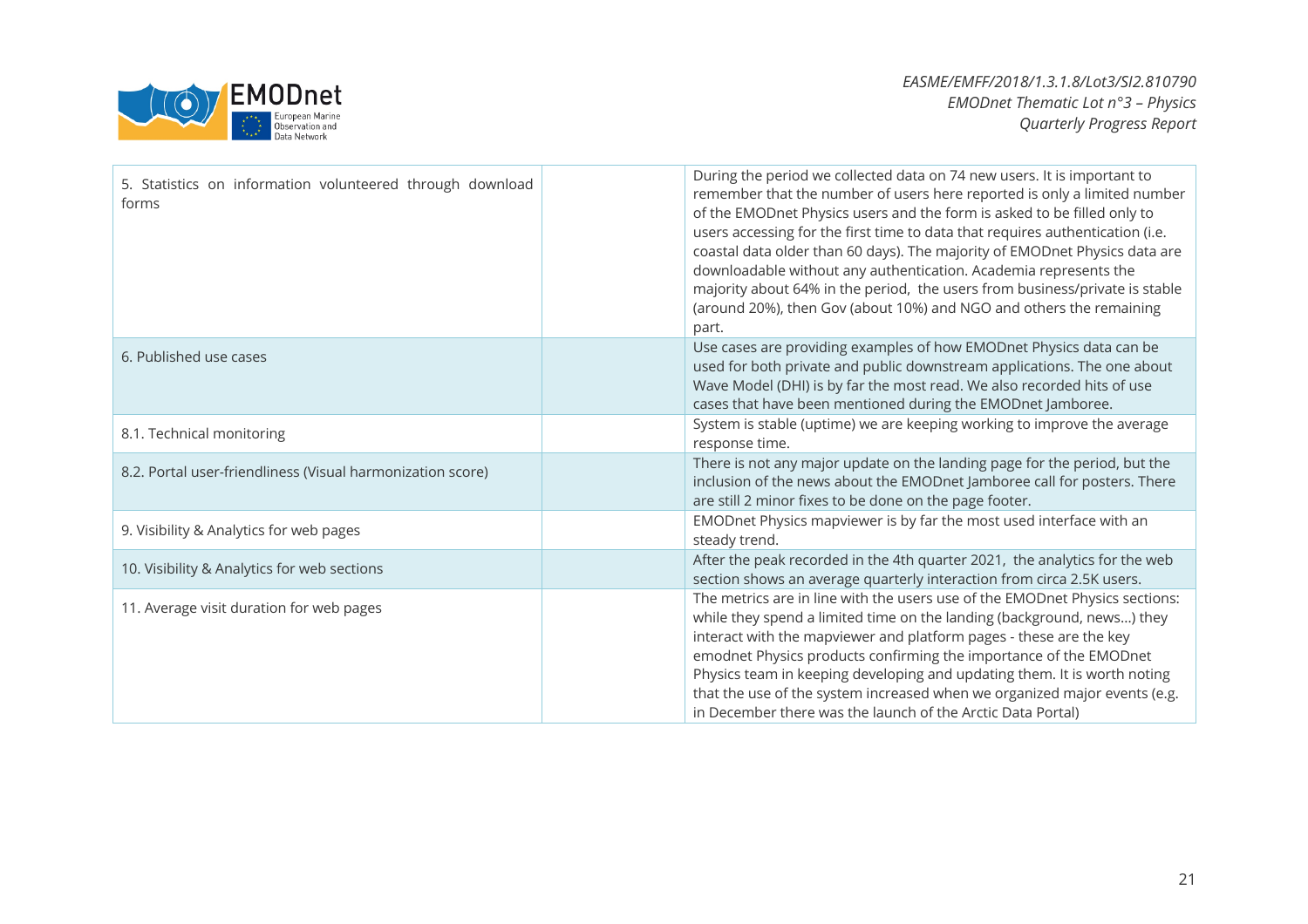

*The monitoring numbers reported as part of the progress monitoring of EMODnet performance are collected through Matomo. In some cases, numbers from other monitoring systems may also be reported (e.g. Awstats, Google Analytics), and if so, must be reported in the table above. Each system uses different technical approaches and therefore has its strengths and shortcomings. Therefore, results are indicative and care should be taken when interpreting absolute numbers or comparing results from different tools. It is often more sensible to consider trends over time collected by the same monitoring tool.*